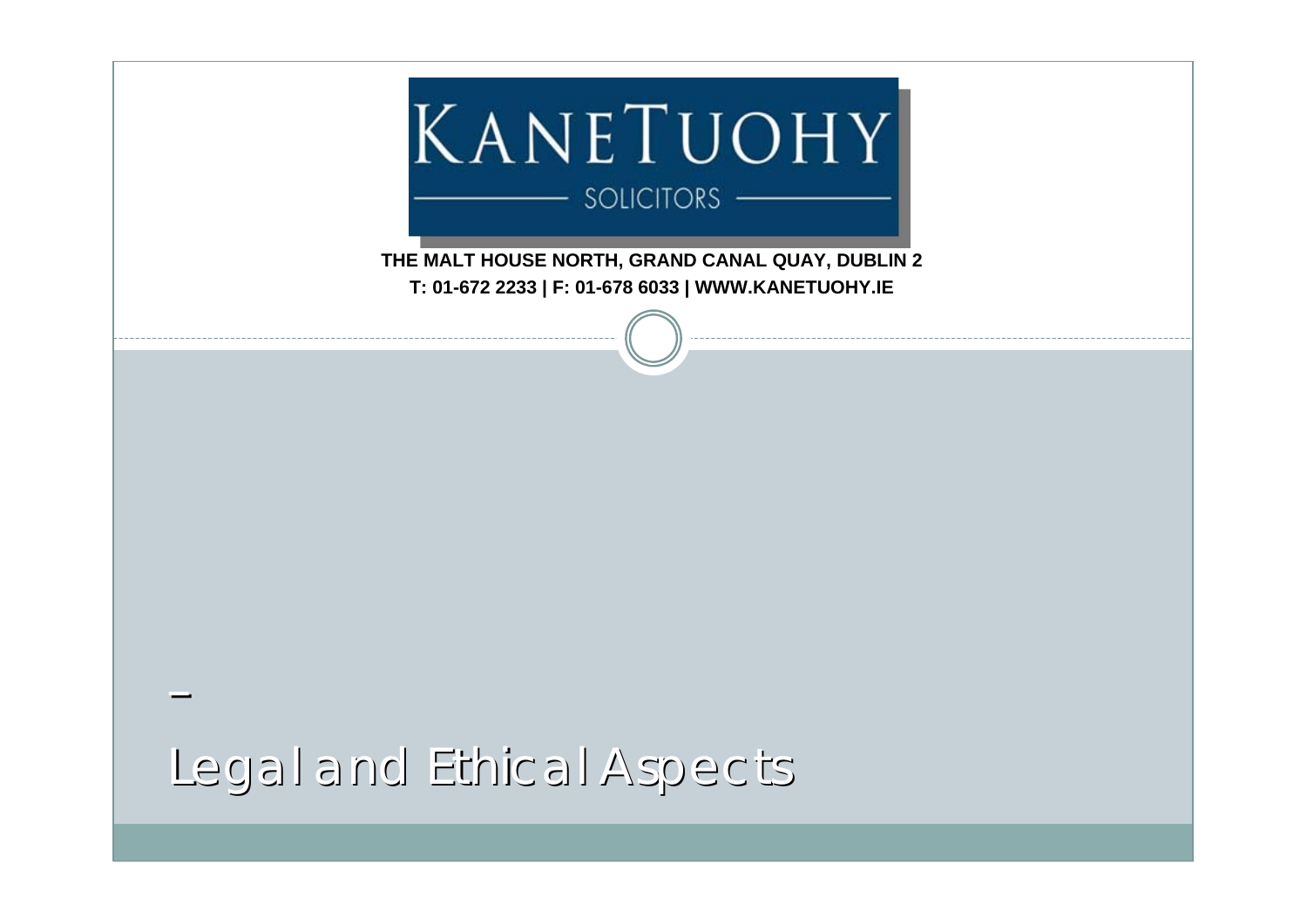2

#### $\bullet$ **How is the company registered?**

- The completion of a Form A1 (approximately two pages), together with submission of a copy of Memorandum and Articles of Association of the company and payment of the appropriate fee to the Companies Registration Office (presently €100.00 or €50 on CRODisk); Note: no identity requirements of CRO.
- CRO check the documents and on the assumption that the same are in order will incorporate the company by the issue of a Certificate of Incorporation together with company number.

#### $\bullet$ **What do the CRO principally check?**

- The CRO no longer accept Memorandum and Articles of Association which provide for objects of a company which are universal i.e. allow for any form of trade whatsoever by the company. The CRO require the company to have a principal object e.g. trade as a public house or hotel.
- The CRO will check if there is share capital and if so what the authorised share capital is to be.
- The CRO, otherwise, will not generally query the documents other than ensuring that they have been properly signed and executed.
- Traditionally it has been efficient to use a good company formation agent and there are still benefits to doing so.

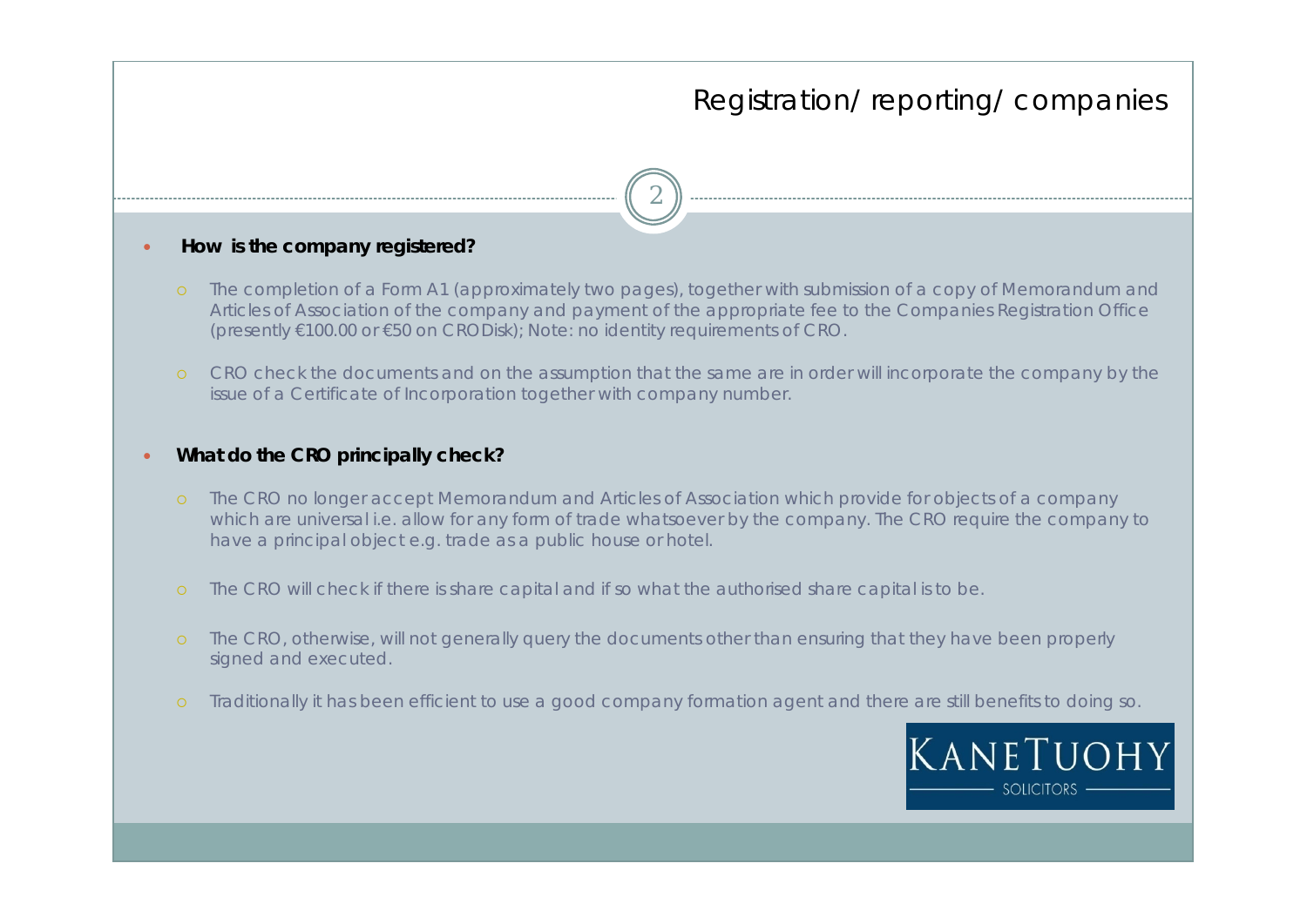- 3
- **What type of company might you want to incorporate?** 
	- There are principally four types of companies which are incorporated in Ireland namely:
	- Private company limited by shares.
	- Private unlimited company.

 $\bullet$ 

- Company limited by guarantee not having a share capital.
- Public limited company.

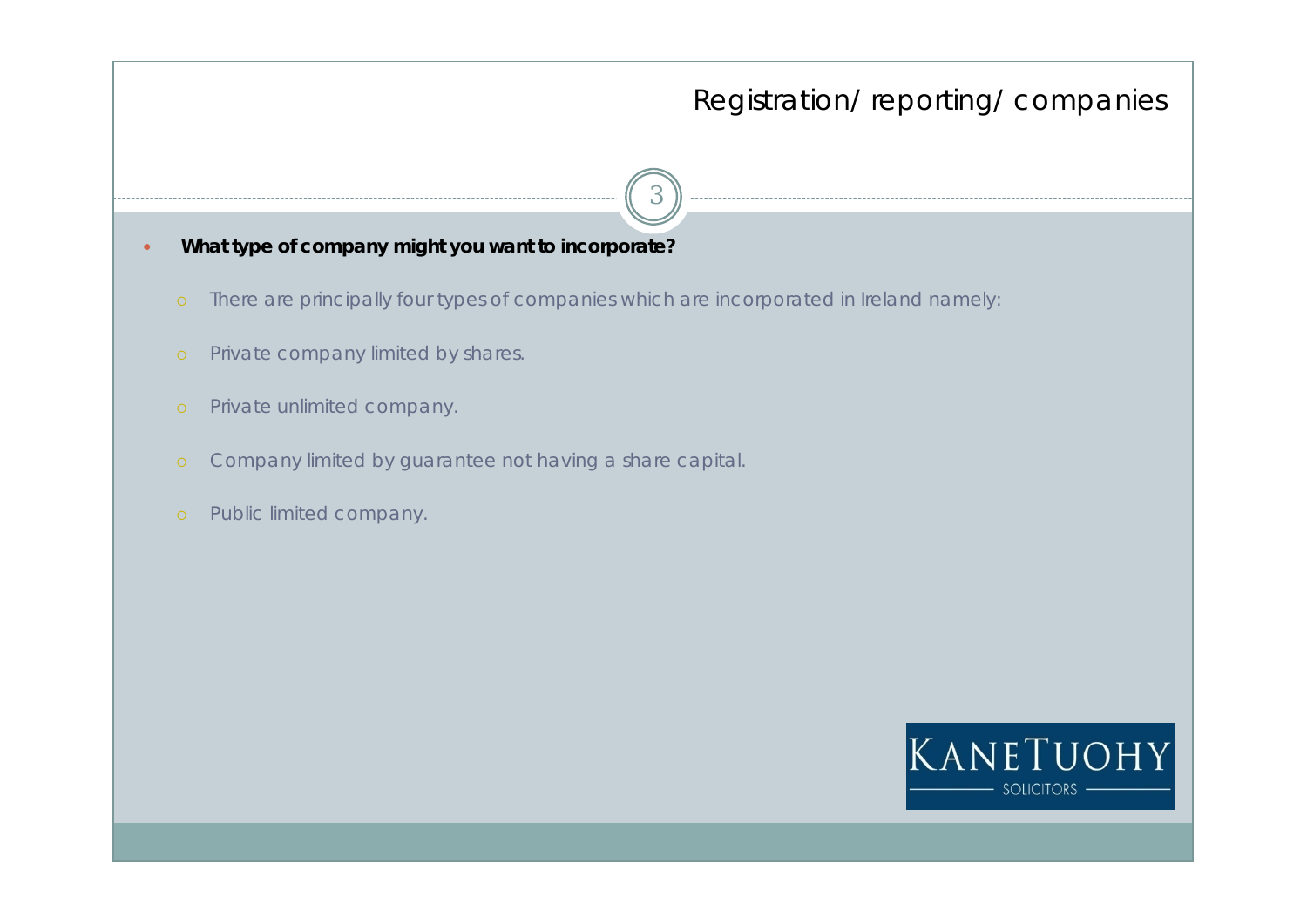- $\bullet$  **Private Company Limited by Shares** 
	- Most common form of company in Ireland. What is it?
	- Section 33(1) of the Companies Act 1963 defines that company as follows:
	- There is a share capital set out its Articles of Association:
	- Restricts the right to transfer shares
	- Limits the number of its members to fifty
	- Prohibits any invitation to the public to subscribe for any shares or debentures in the Company.
	- Key Feature is that the liability of the members towards the company is limited generally to the amount, if any, of unpaid on the shares respectively held by them. Whilst the company is liable for its obligations to its creditors and said third parties, it is entitled to look to its members for a contribution to enable it to discharge its obligations. The amount that it can look to its members for is the stated member's liability. The principle generally is considered only in winding up of the company.

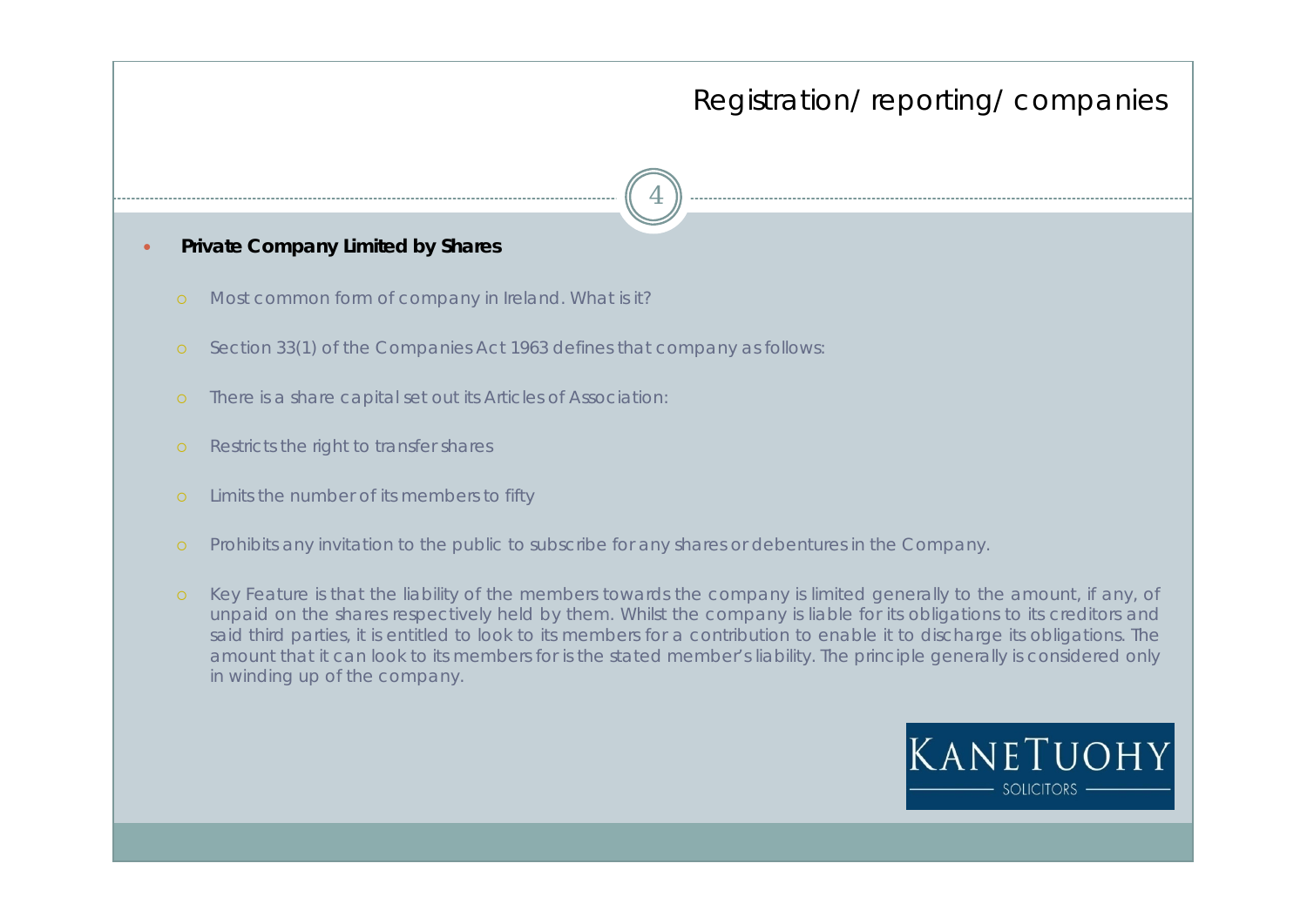5

### **Private Unlimited Company**

 $\bullet$ 

- This type of company has all the key features of a private limited company however the liability which its members have to the company is an unlimited liability.
- Section 5(2)(c) of the 1963 Acts defines it "as a company not having any limit on the liability of its members".
- On winding up, the members of an unlimited company are liable to contribute to the assets of the company in an amount sufficient for the payment of its debts and liabilities, and the costs, charges and expenses of the winding up, and for the adjustment of the rights of the contributories amongst themselves
- It is not common to see unlimited companies as trading companies however they are a number of instances where you will see that now occurring.
- Why incorporate as an unlimited Company?
- An unlimited company does not have the same reporting requirements regarding financial information to the Companies Registration Office as other companies. Whilst an unlimited company still has to file an annual return and certain abridged financial information, it is able to limit public notice of the state of its finances.

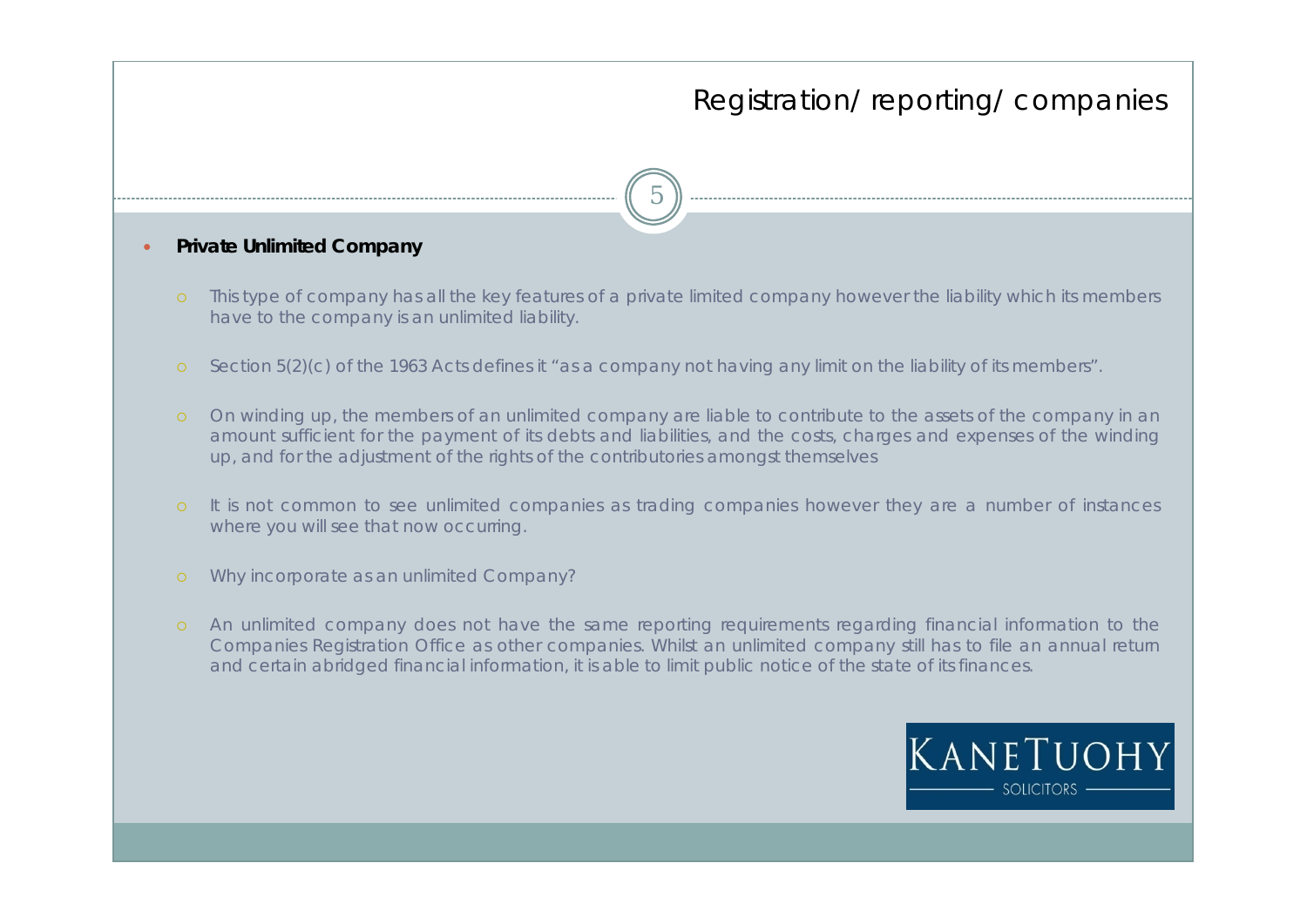- **Companies Limited by Guarantee not having Share Capital** 
	- A minimum of seven members but no maximum number of members.
	- Is public in nature in that it can invite the public to subscribe for membership of it.
	- It has no share capital.

 $\bullet$ 

Typically used as management companies in managed estates or in club set up arrangements.

6

#### $\bullet$ **Public Limited Company**

- Does not have any of the restrictions set out in Section 33(1) of a private limited company.
- There is no maximum number of members.
- It may invite the public to subscribe for shares in it.
- Has a share capital.
- Does not have to be stock exchange listed.

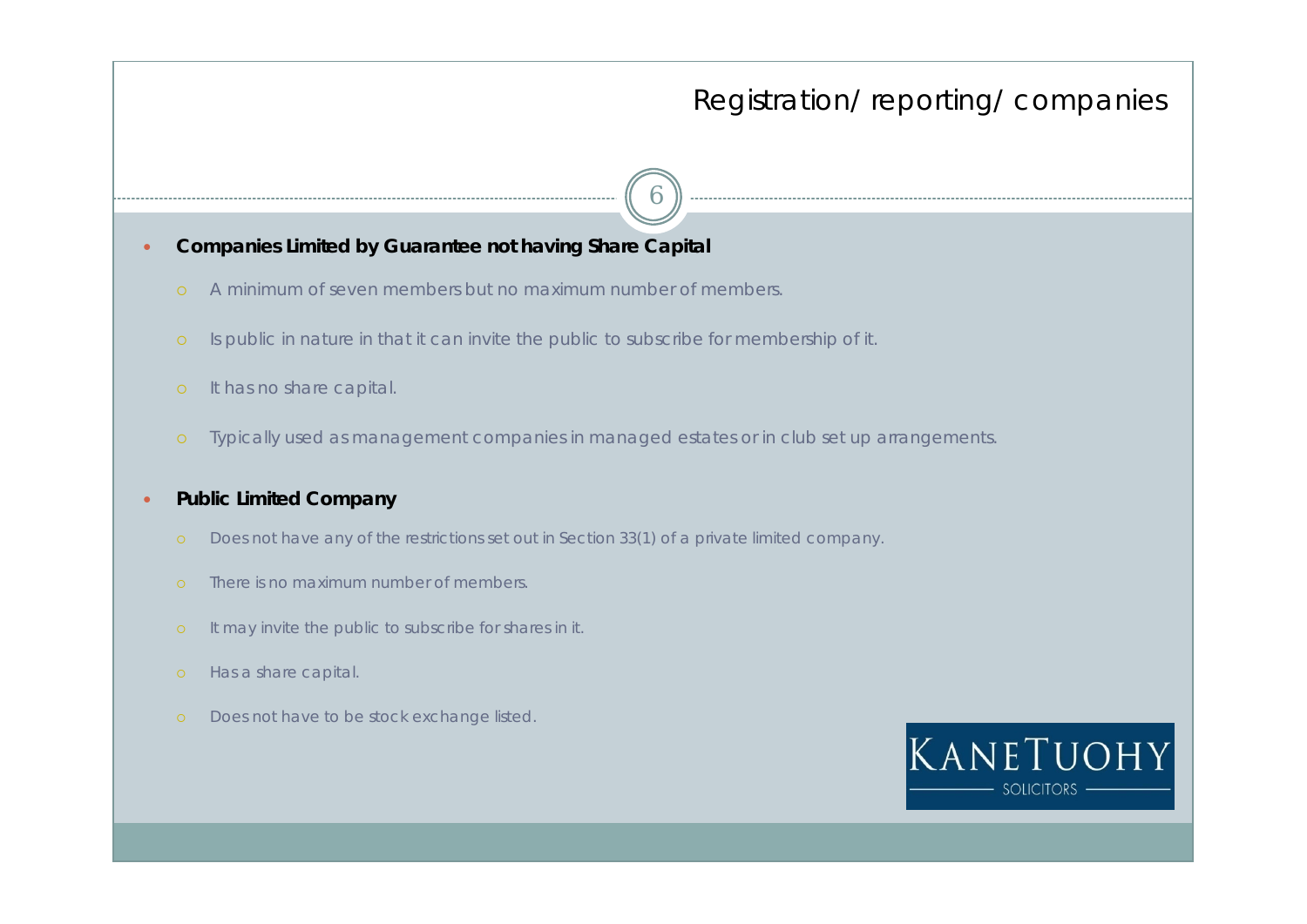- $\bullet$  **How is the company registered?** 
	- Four main ways of forming a company namely;
	- Lodging forms with the CRO on the ordinary list.
	- The company incorporation scheme.
	- CRO Disk Method
	- Company Formations Agent
	- The consequences of a company being incorporated: a company's life continues and can only be discontinued through dissolution. Dissolution takes place by way of a winding up (either in a solvent or insolvent winding up or through being struck off the register).

7

#### $\bullet$ **How the company is wound up?**

- If the company is insolvent, it may be wound up voluntarily by its members known as a creditors voluntary winding up in which a liquidator is appointed without Court process through the passing of certain resolutions amongst other procedures. Alternatively, if insolvent, a creditor can petition the High Court to have the company wound up and, if an Order is granted, the matter proceeds by way of Court liquidation.
- If the company is solvent, it proceeds by way of a member's voluntary winding up meaning that the members resolve to wind up the company and follow certain procedures and appoint a liquidator who will pay the liabilities from the assets and thereafter dissolve the company.
- If the company is struck off from the register of companies, invariably this is for failure to file annual returns or accounts. Whilst previously this was treated as a convenient way for a company to end its life (whether having traded or not) this is highly inadvisable in this day and age.

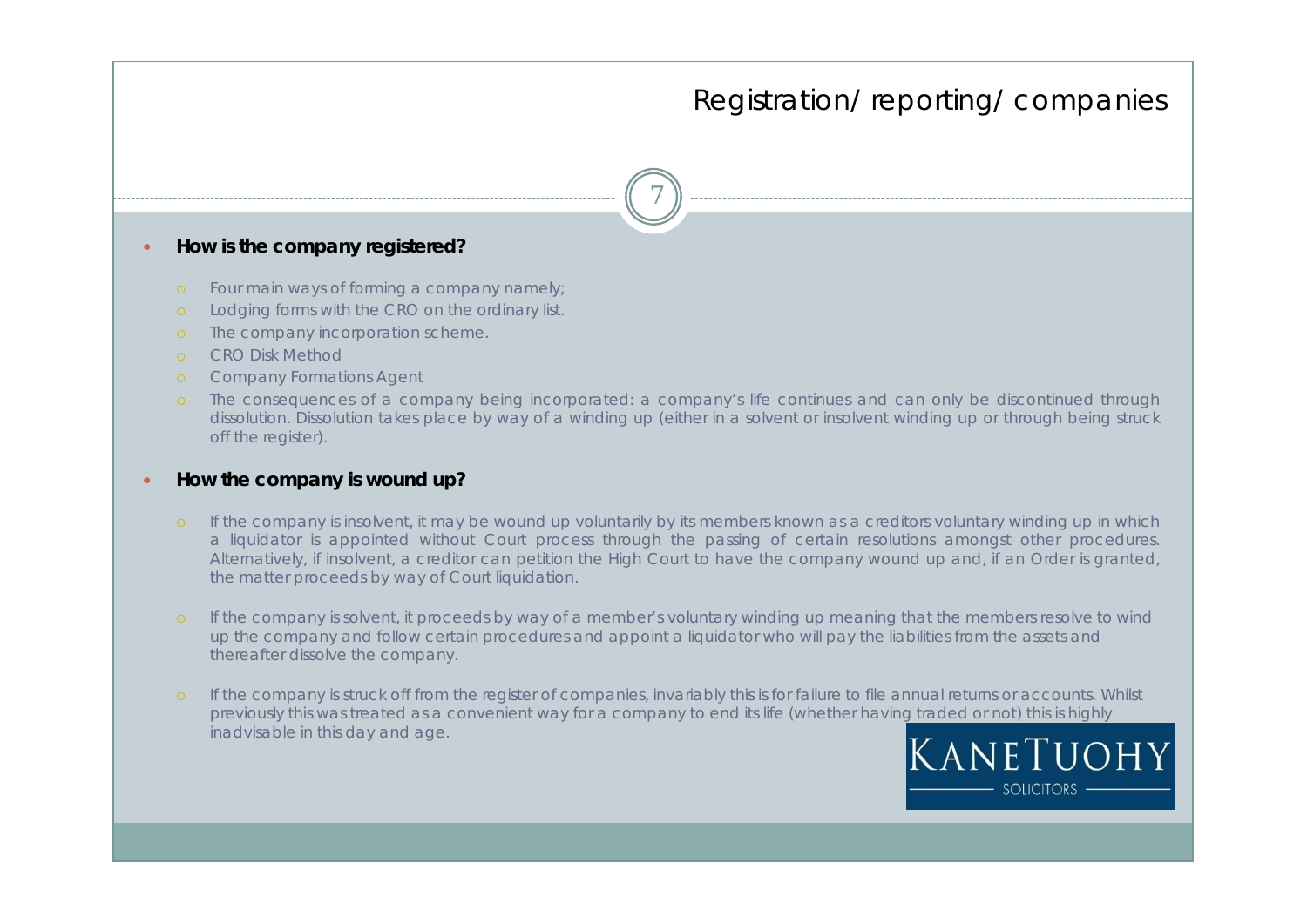### Consequences of Incorporation

8

### $\bullet$ **Separate legal personality:**

- The company has its own personality and is known as a legal person.
- "It is possible to pierce the corporate veil".
- The company is capable of earning and holding assets and property in its own right.
- The company is capable of suing and being sued.
- $\bullet$ **Limited Liability**
- $\bullet$  **Transferability of Interests:**
	- Members interests may be transferred e.g. such as shares.
- $\bullet$  **Perpetual succession:**
	- it only ceases upon one of the dissolving events referred to above and is not affected by other human frailties.
- $\bullet$ It acts by way of affixing its common seal.
- $\bullet$ It can grant security for its obligations to others over it assets e.g. fixed and floating charges.
- $\bullet$  It enables the people to form organisations larger than twenty persons which otherwise cannot be formed for purposes of a common goal of profit if not incorporated.
- $\bullet$ Taxation – different tax treatment.

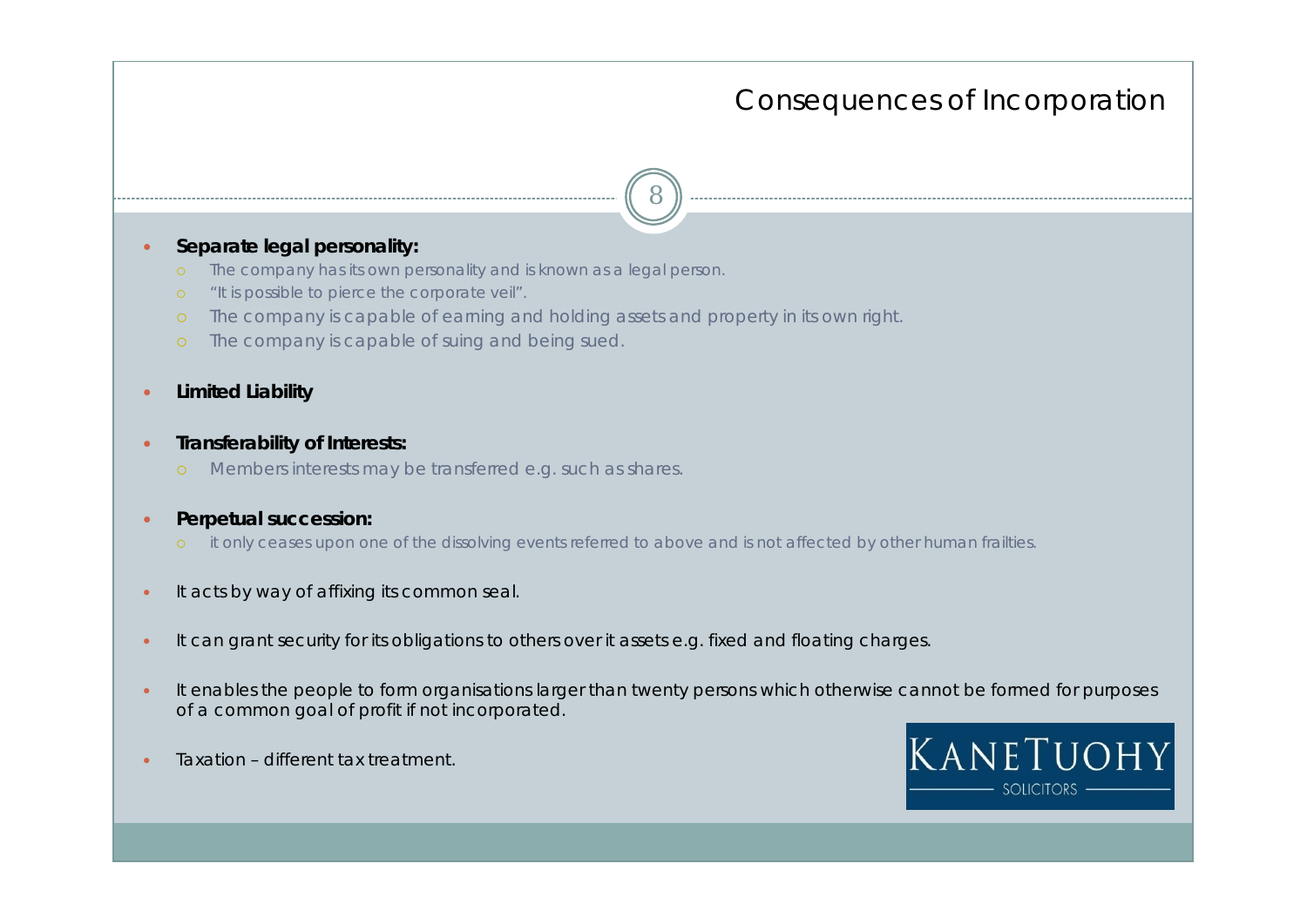### Consequences of Incorporation

- **Corporate governance requirements :**
- Must continue to have two directors and a secretary. A director mat also be the secretary.

9

Must display certain information.

 $\bullet$ 

- Must make annual returns to the CRO and file accounts where appropriate.
- Must maintain certain registers e.g. register of members.
- Must carry on activity within the state.
- Must deliver certain particulars to the Revenue Commissioners from time to time.

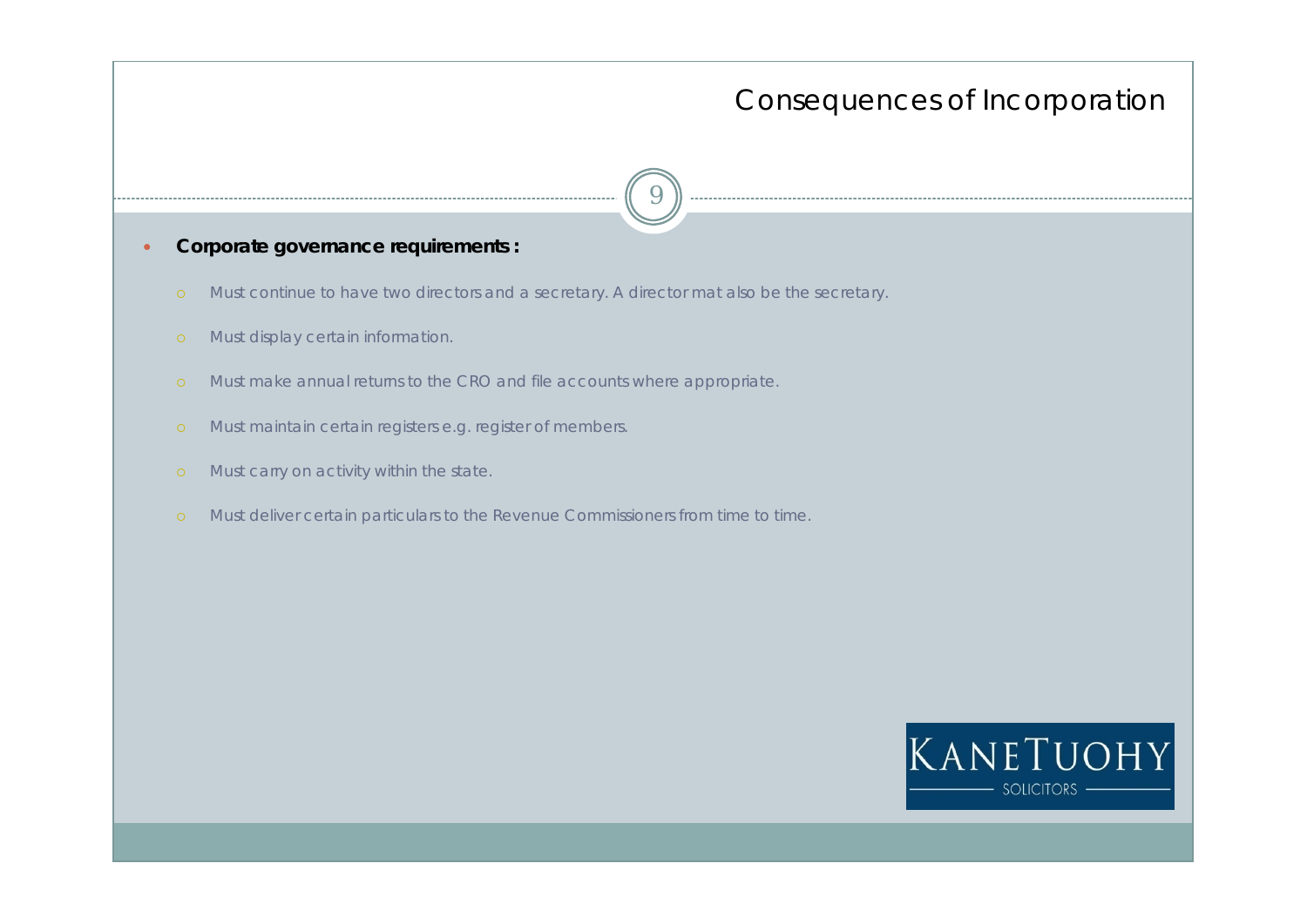### Consequences of Incorporation

10

**Issues in dealing with a life of a trading company.:**

 $\bullet$ 

- Section 31 no granting of loans to director or giving of security or guarantees for debts of directors. Think whther teh company is doing something for you or you for the company?
- Section 60 no financial assistance permitted by a company in assisting somebody purchasing their shares in the company eg no giving security for money borrowed by that person, save in certain permitted circumstances .
- Failure to file annual returns or accounts.
- Duty on auditors to report breaches to the ODCE
- Articles of association don't capture what you are trying to do eh borrowing or securing

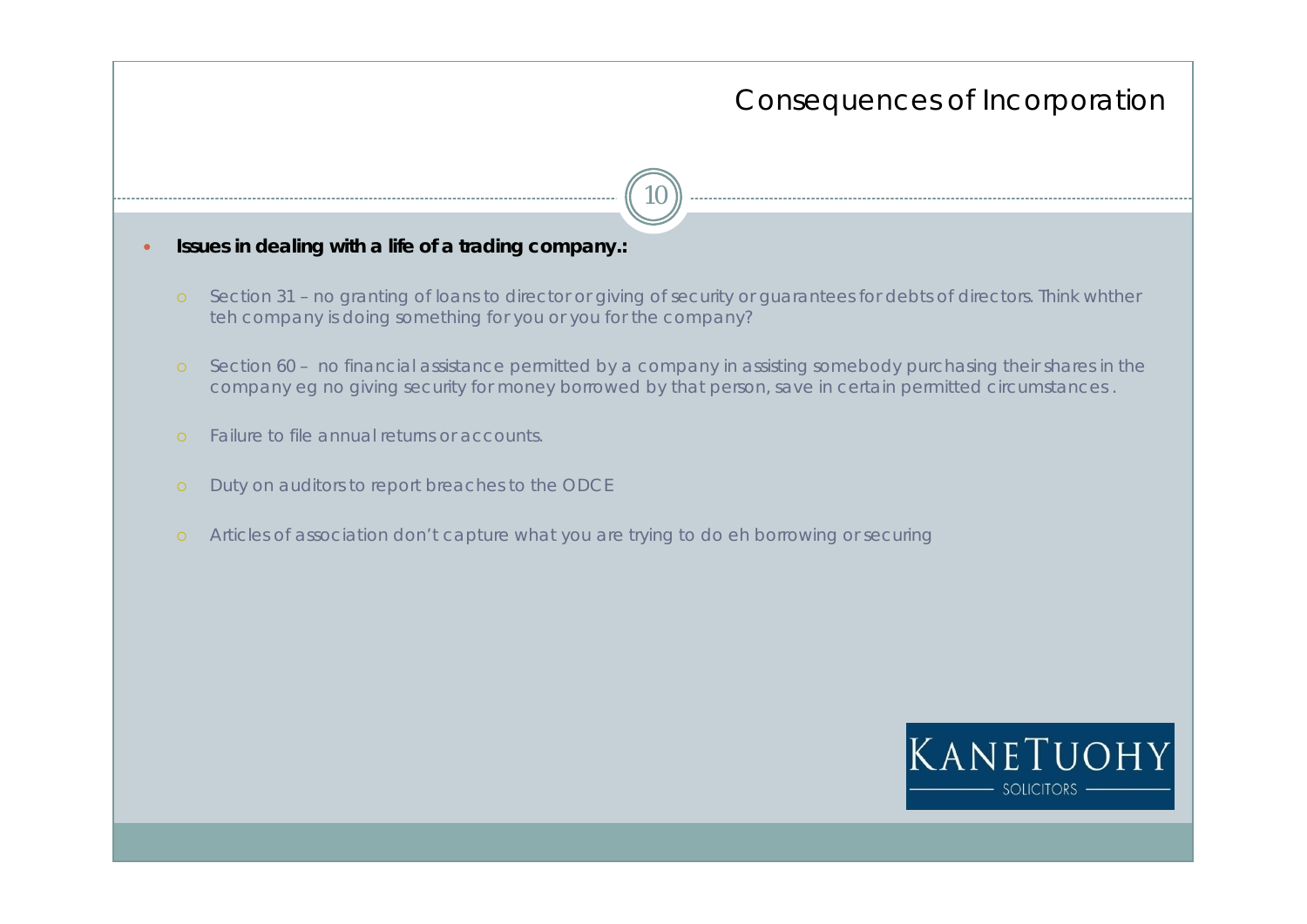$\bullet$  Corporate governance was in the Celtic Tiger times considered to be a smaller topic of very little interest. The almost daily appearance of Anglo Irish Bank in the newspapers has become one example of a case of failure of corporate governance and the consequences thereof.

11

- $\bullet$  As the economic tide has receded, failures of corporate governance have tended to surface and the consequences of companies having turned a blind eye to good practice or required procedure are now all too apparent as our economy has suffered.
- $\bullet$  Corporate governance refers in reality not to ownership of the company and issues arising out of that but to corporate management.
- $\bullet$ When considering governance one considers the difference between ownership and management thereof.

 ${\circ}$  .

- $\bullet$ Much of management of companies is delegated to the officers of the company, namely directors and secretary.
- $\bullet$  In many instances, the owners / shareholders of a company and directors are one in the same people however the obligations of management remain. However when differences of opinion arise in companies, particularly in small companies, the corporate governance requirements of management more often than not tend to become the focus of one party against another, particularly when crying over spilt milk on the history of the company or looking to lay blame for acts of the company at the foot of another.

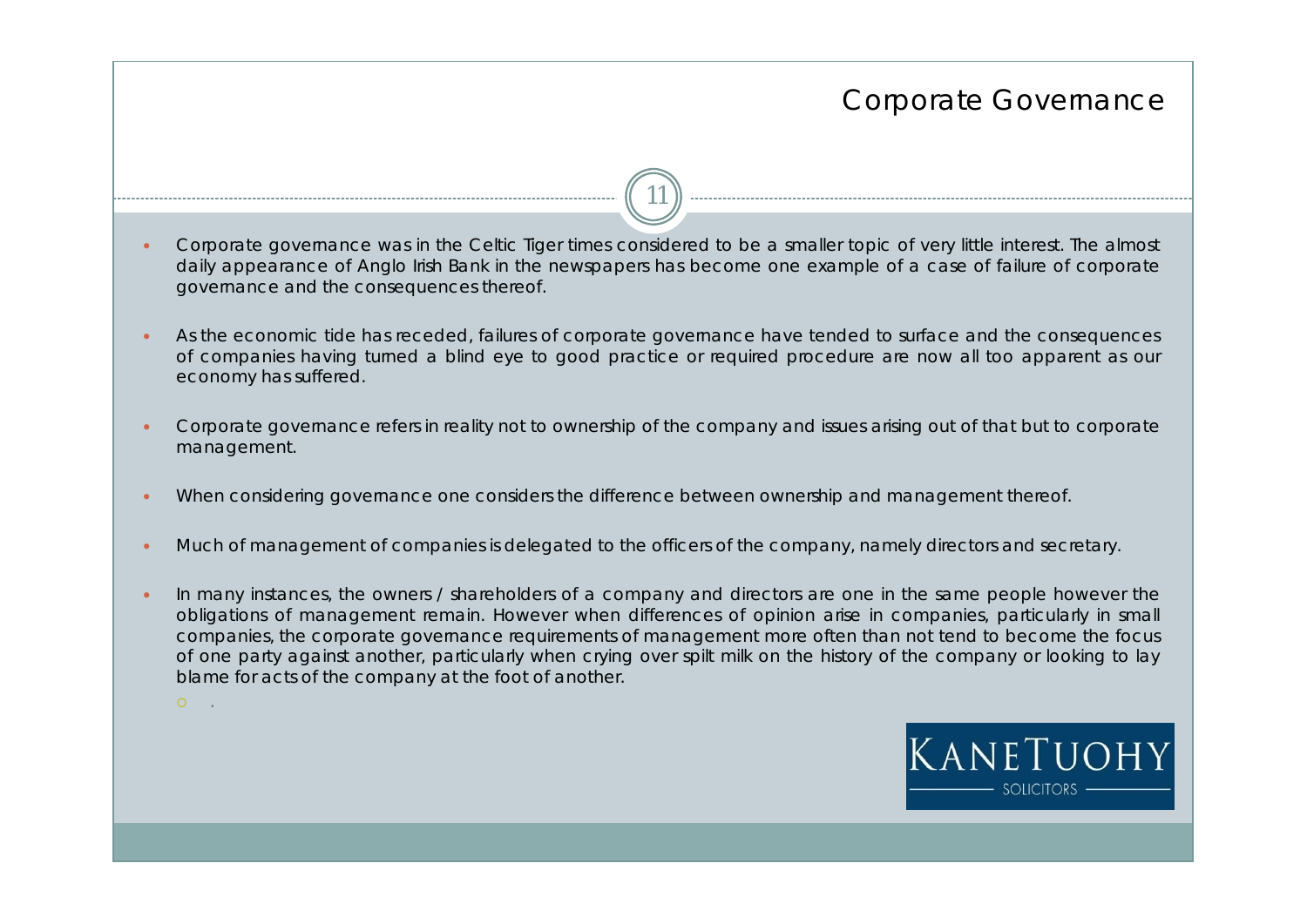# 12

### **Delegation of management to directors**

 ${\circ}$  .

- $\bullet$  The Companies Acts recognise that ultimate authority in the company rests with the members who are expected to be capable of exercising all of the functions of the company.
- $\bullet$  However, in the overwhelming majority of cases, the articles of association of a company refer to the business of the company being managed by the directors of the company (model regulation 80 in Part 1 of Table A).
- $\bullet$  The effect of articles of association incorporating articles similar to model regulation 80 is to vest management in the directors of the company exclusively.
- $\bullet$  When management of the Companies affairs rest within the sole remit of the directors, it may be necessary to change the articles of association (which can only be done by way of special resolution) wherein the members will delegate certain powers. This is not commonly done. Where the members try to exercise powers of the company as members and not as a board of directors, such acts are generally invalid where those powers vest in the directors.
- $\bullet$ Directors act by sitting on a board and pass resolutions by way of majority.
- $\bullet$  Where permitted by the articles of association, directors may in turn delegate powers to managers, employees or other committees who may be authorised to act in a particular way or fashion however ultimately decisions made on behalf of the company rest with the Board of Directors and the Directors will be accountable for decisions made in the name of the company.

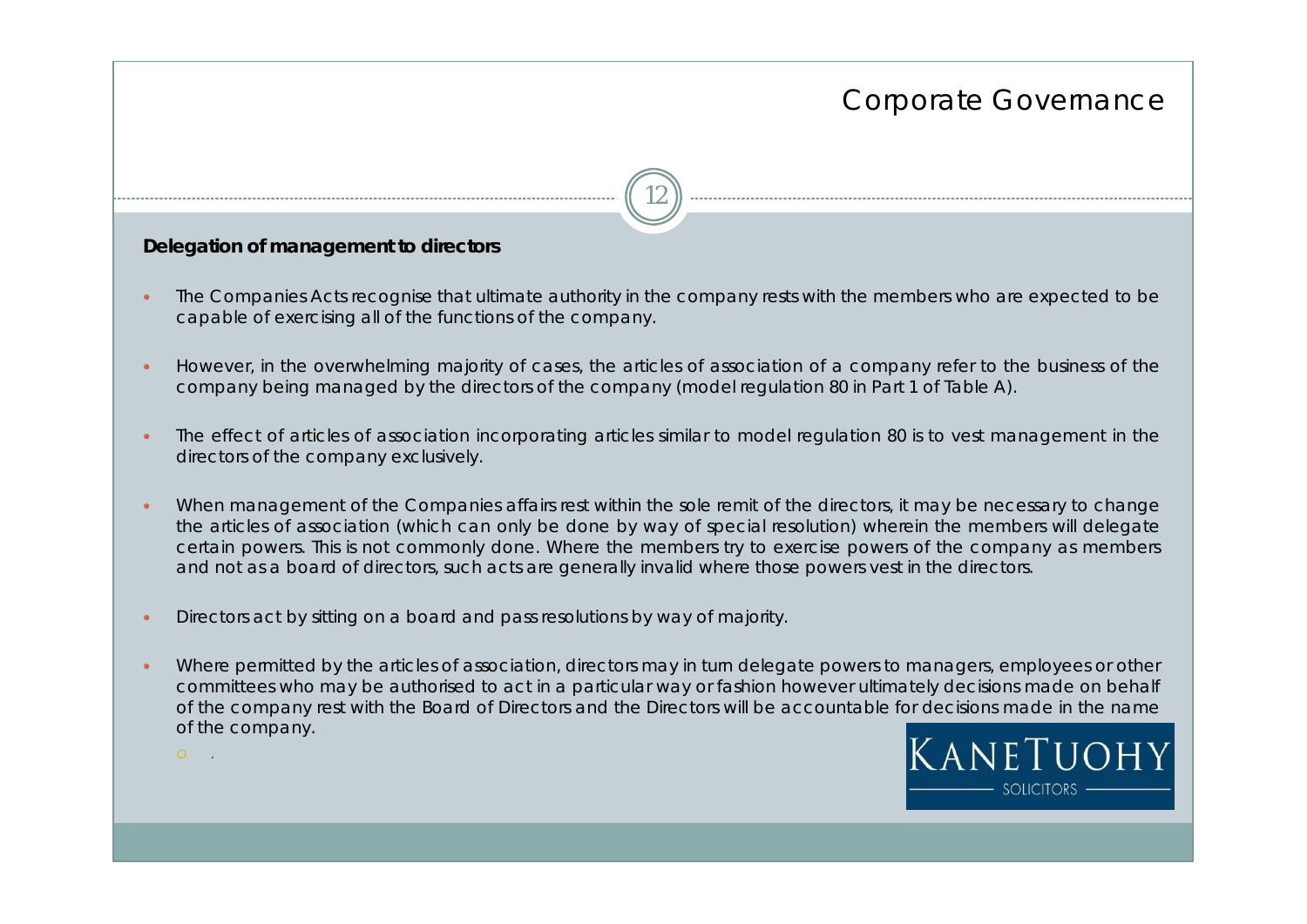13

### **When is the discretion of the board limited?**

- When the Companies Acts 1963 2009 expressly or implicitly vary those
- When the Articles of Association expressly or impliedly vary those.
- When the members in general meeting, where not offending the Companies Acts or Articles of Association, give directions to the company. In this case, members giving directions to directors will have serious implications for directors and indeed serious implications for members who might be considered shadow directors. One of the implications of being a shadow director is personal liability.

#### $\bullet$ **Directors**

- Section 2(1) of the 1963 Act refers to a director as including "any person occupying the position of director by word of the name called".
- Every company must have two directors, one of which must be resident in the EEA. Where not resident in the EEA, a bond may be lodged.

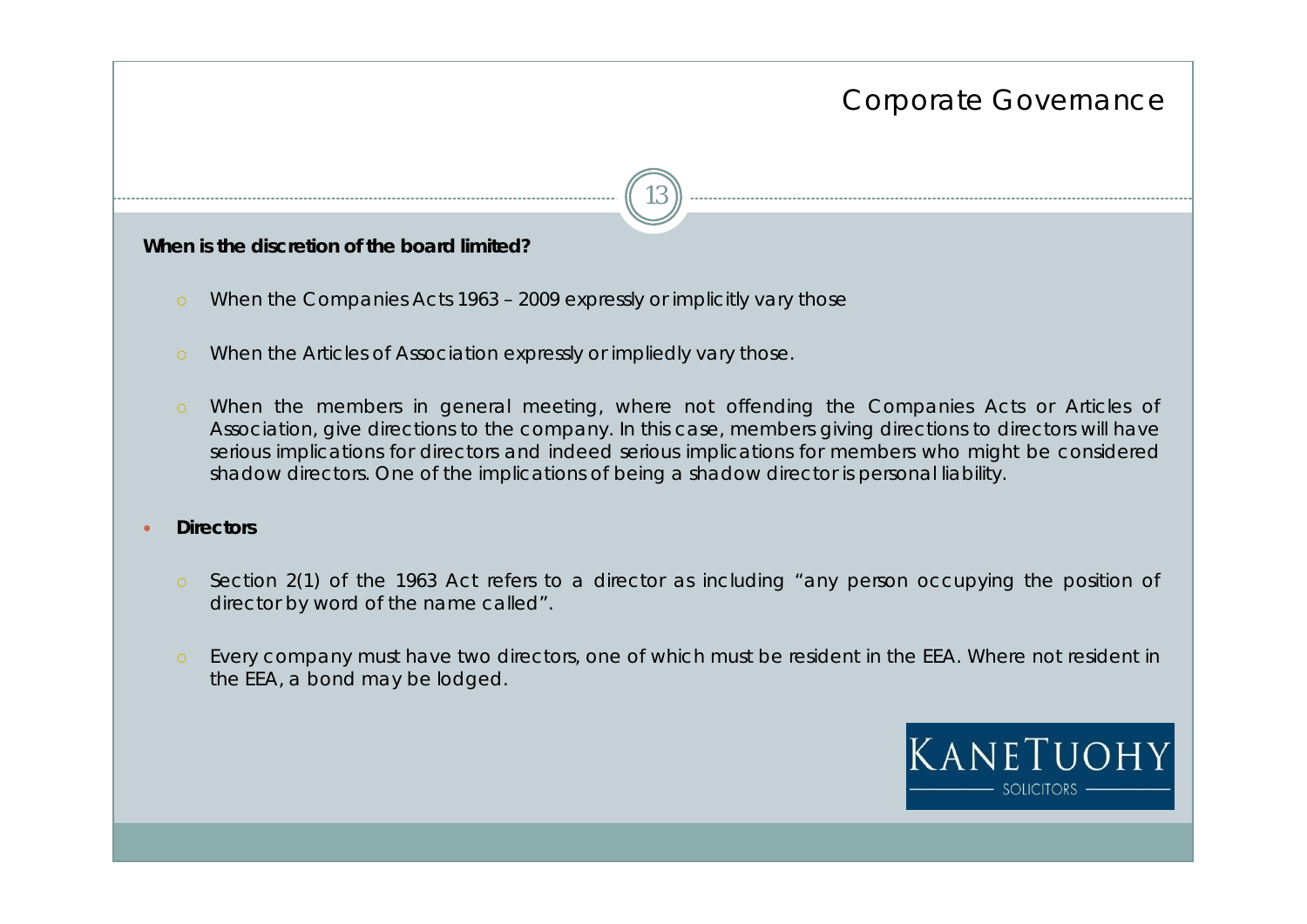**Disqualification and restriction on becoming a director:**

 Certain persons are debarred from being directors – undischarged bankrupts, persons convicted of certain offences involving company offences or for dishonesty can be prevented by Court Order.

- Qualification shares whilst rare, it may be that the Articles of Association of a company require that for a person to be director they must maintain and hold a certain minimum number of shares as may be determined by a resolution of the members. In such circumstances directors must obtain a hold of such share qualification in order to maintain a position on the board. As stated, this is unusual in the context of most companies.
- Restricted directors Section 150 of the Companies Acts 1990.
- Restriction arises in the course of winding up only.
- Disqualified directors Section 160 of the Companies Acts 1990 arises in the course of winding up only.

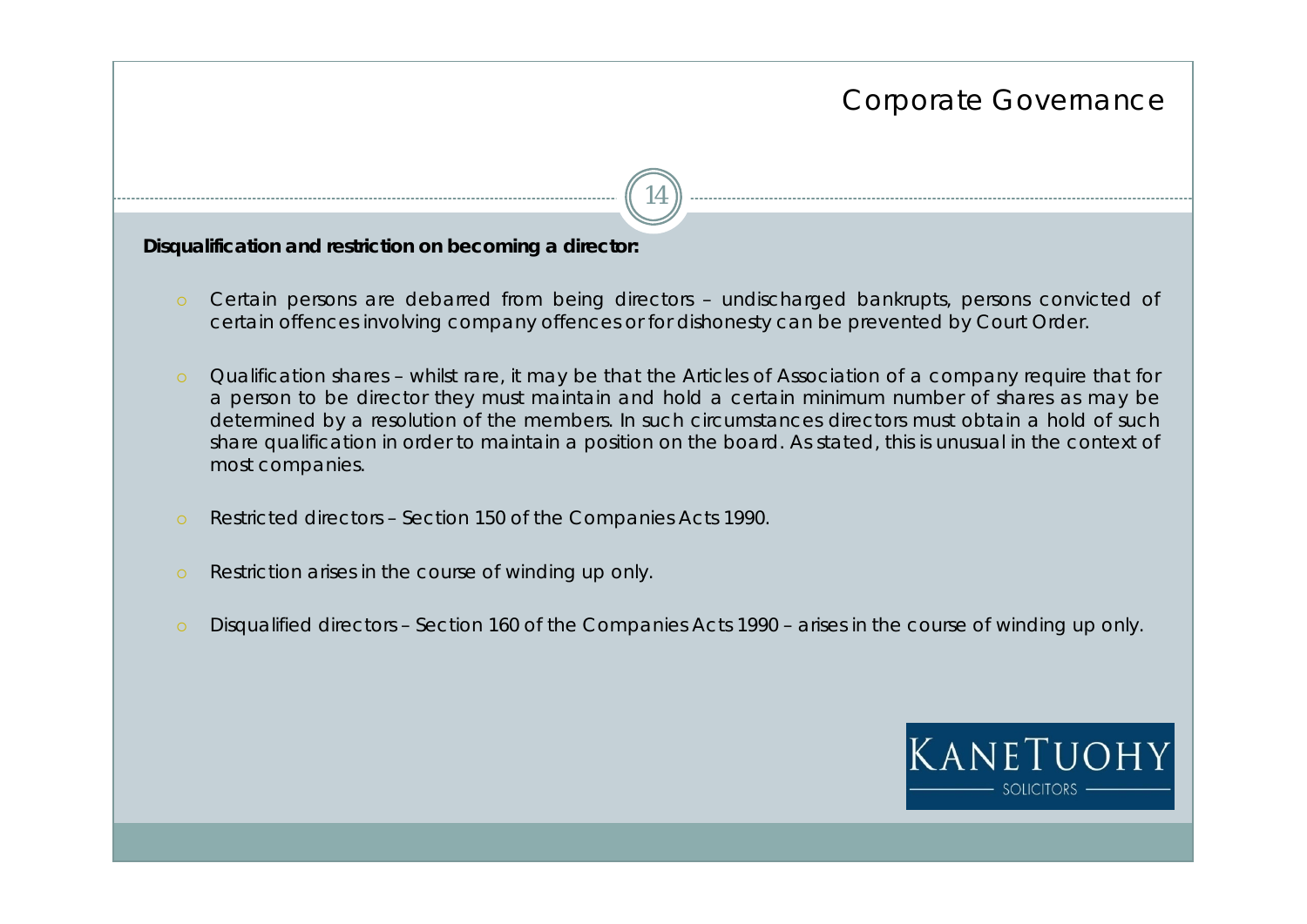15

**Maximum number of directorships that a person may hold at any one time:**

- $\bullet$  Section 45(1) of the 1999 Act. A person may not be a director or shadow director of more than 25 companies at any one time.
- $\bullet$  Any appointment of a person as director to a company in breach of this rule is void – think of the consequences of this.

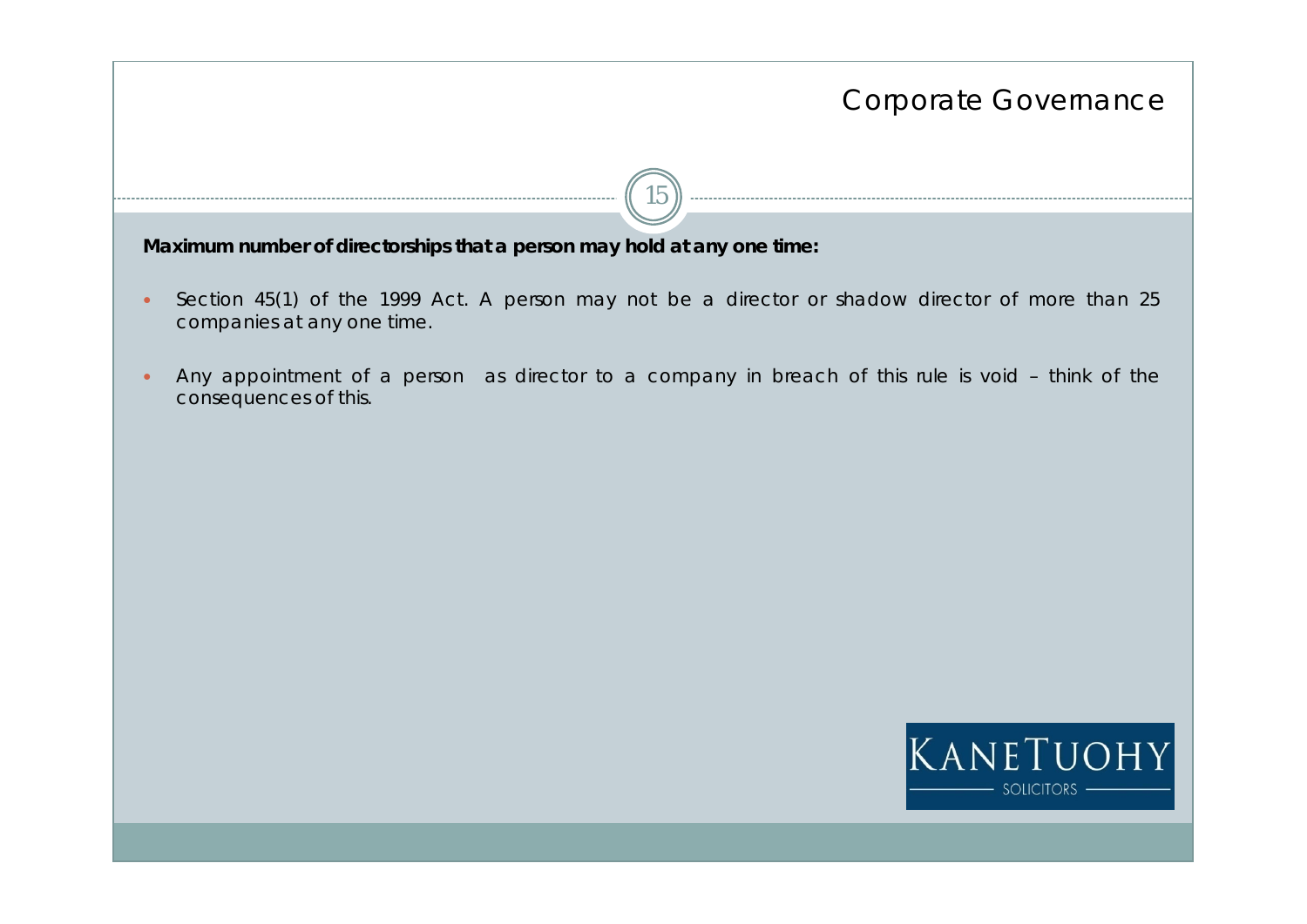## Types of directors who may be appointed appointed

16

**Types of Directors who may be appointed**

- $\bullet$ **Managing Director**
- $\bullet$ **Chairperson**
- $\bullet$ **Executive Director**
- $\bullet$ **Non Executive Director**
- $\bullet$ **Nominee Director**
- $\bullet$ **Caretaker Director**
- $\bullet$ **Alternate Director**
- $\bullet$ **Assignee Director**
- $\bullet$ **Associate Director**

It is important to note, all directors share the same duty of care and have the same responsibilities. There is no distinction.

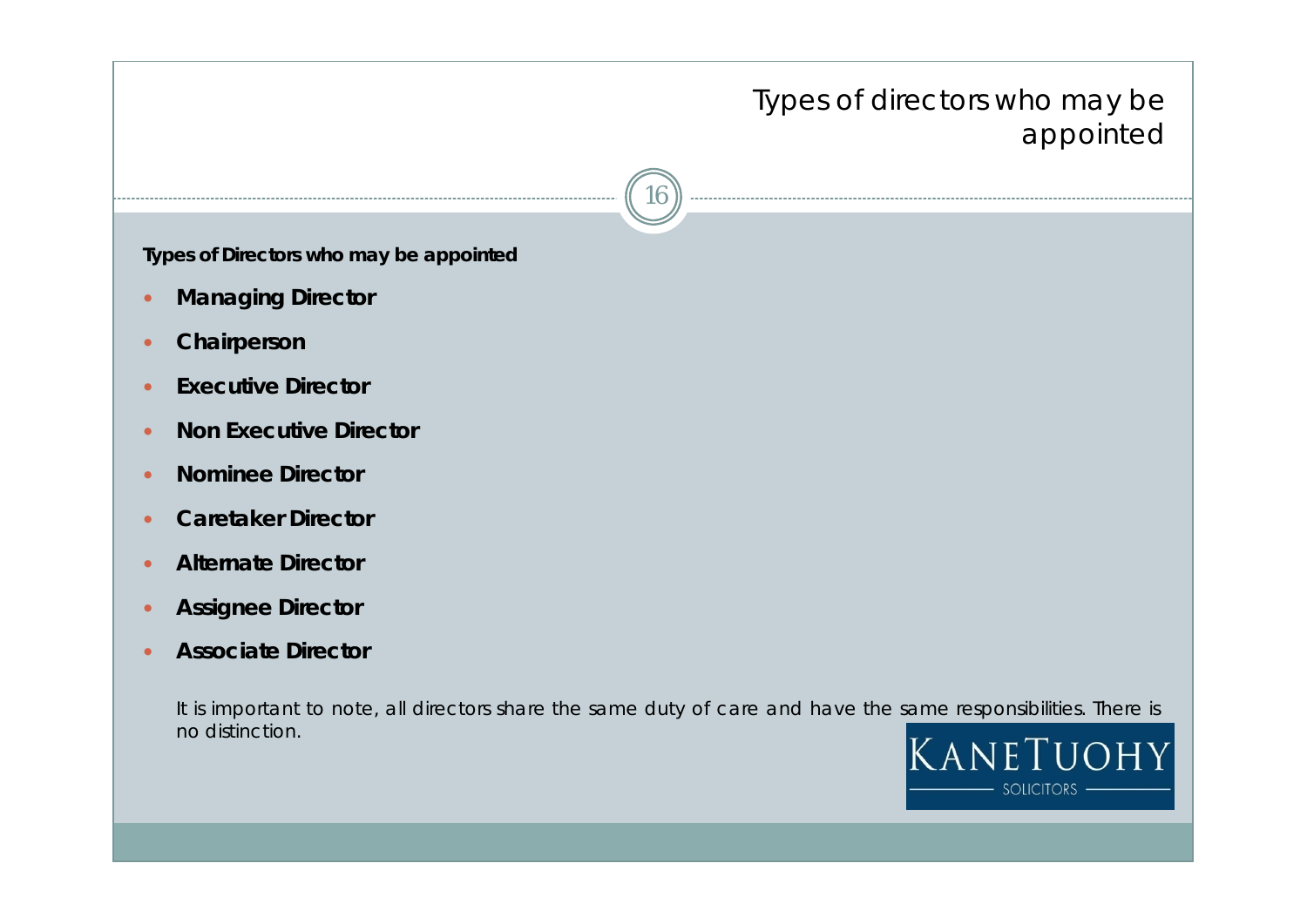## Types of directors who may be appointed appointed

 $\bullet$  **Managing Director** – power still vests in the board of directors however the managing director is given further delegated responsibility in relation to the day to day operation of the board and the company. Third parties are entitled to rely on a person being described as a managing director as having ostensible authority.

- $\bullet$  **Chairperson** – although still referred to in company law as a chairman, the function of such person is largely confined to directing board meetings.
- $\bullet$  **Executive Directors** – there is no definition. This would be a director who is also employed by the company in its day to day management.
- $\bullet$  **Non-Executive Directors** – Again no statutory definition and generally is somebody who is paid to sit from time to time on board meetings but is not involved in the day to day management of the company.
- $\bullet$  **Nominee Directors** – Typically this is a director who is expected to act in accordance with some understanding which creates an obligation or mutual expectation of loyalty to some other person other than the company as a whole. Potential conflicts of interests.
- $\bullet$  **Caretaker Directors** – Very rare in Ireland. These are typically directors who agreed to act as directors of the company pending appointment of a new board by new shareholders.

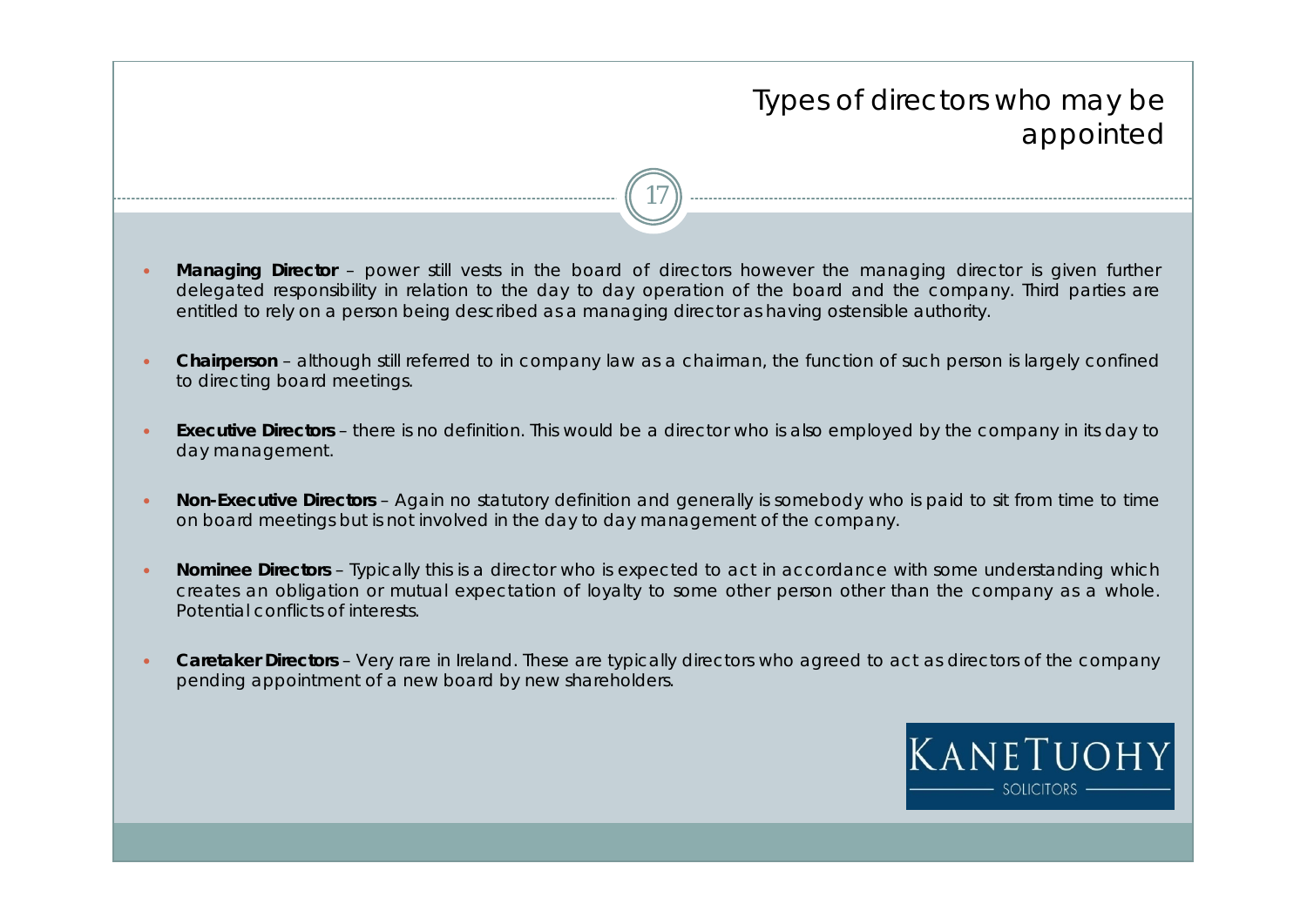## Types of directors who may be appointed appointed

 $\bullet$  **Alternate Directors** – This may be a person who is appointed as an alternate to any particular director (with the consent of the board) for a particular function only and usually for a particular period of time e.g. for a day or two days.

- $\bullet$  **De Facto Directors** – a De Facto Director is a person who occupies the position of director but he has not been formally appointed as a director, whether by accident or intentionally.
- $\bullet$  **Shadow Directors** – A shadow director is a person who is neither formally appointed nor necessarily held out as a director but to him certain sanctions and regulations normally reserved for directors can be applicable. Typically that person is a person, as described in the Companies Acts 1990 in accordance with whose directions or instructions the directors of a company are accustomed to act… unless the directors are accustomed so to act by reason only that they do so and advice given is by him in a professional capacity.
- $\bullet$  **Remuneration of Directors :**
	- There is no requirement for a director to be remunerated.
	- There is also no entitlement to remuneration. To be entitled to be paid, the Articles of Association must provide that the Directors are entitled to remuneration and this is usually done by way of being determined by members in general meeting. Usually that authority is delegated to the board who in turn will enter into a contract for services or contract of employment fixing remuneration.

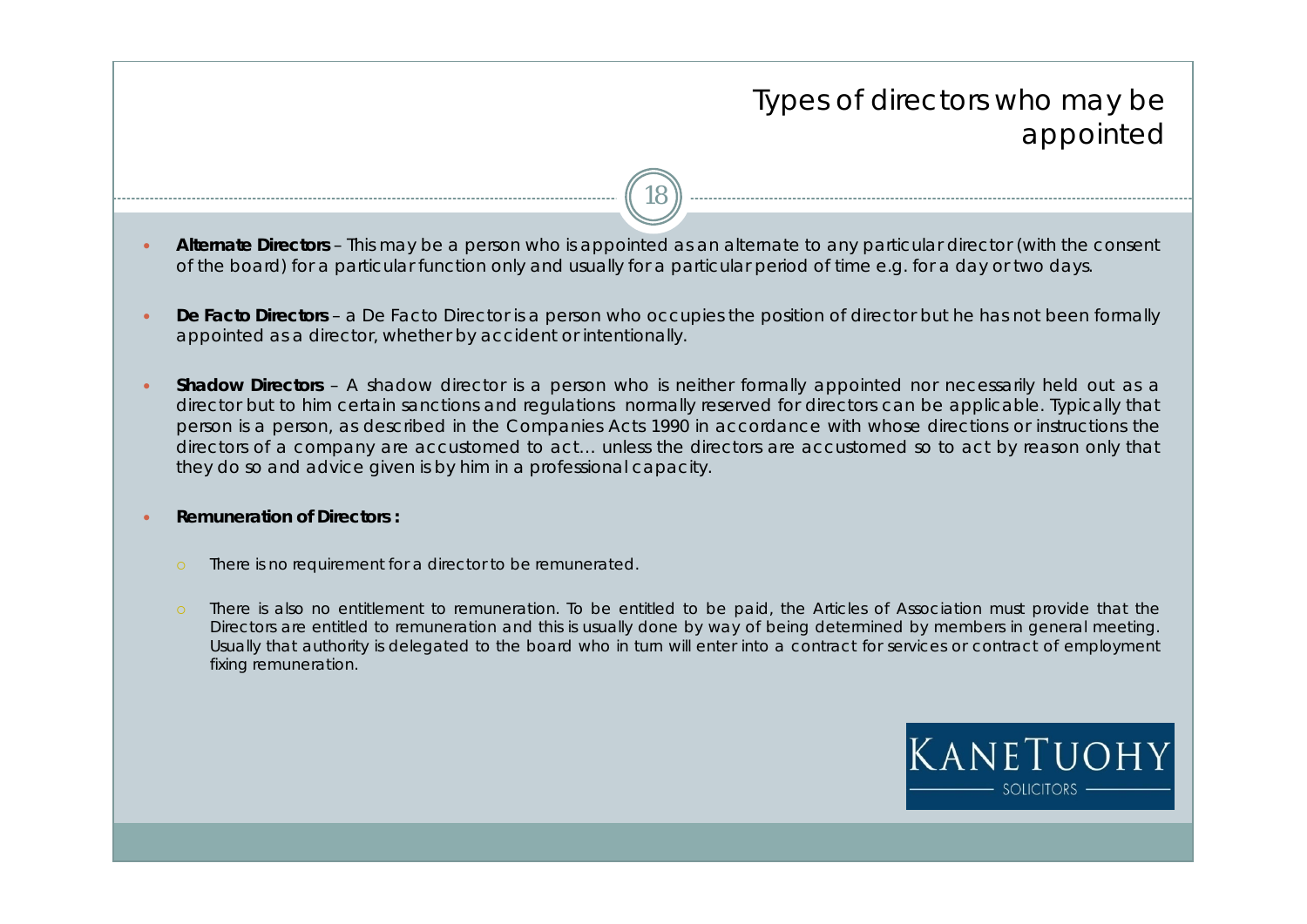### Ceasing to be a director

- $\bullet$  **A person will cease to be a director upon:**
	- Resignation or
	- Retirement by rotation or
	- Removal by a member.
- $\bullet$ **Resignation** – this should be done in writing.
- $\bullet$  **Retirement by rotation :**
	- The articles of association may make provision whereby directors shall retire by way of rotation. If that is the case, it is usual to find in the Articles of Association something to the effect that at the annual general meeting of the company in each year, the particular number of the board shall retire from office and shall be replaced by the members in general meeting.
	- It is common to exclude this sort of provision in Articles of Association.
- $\bullet$  **Removal of directors –**
	- This may be done by the board itself (where the Articles of Association provide) or automatically (through being deemed to be removed on certain defined events e.g. unsound mind) or where removed by the members under section 182 of the 1963 Act.

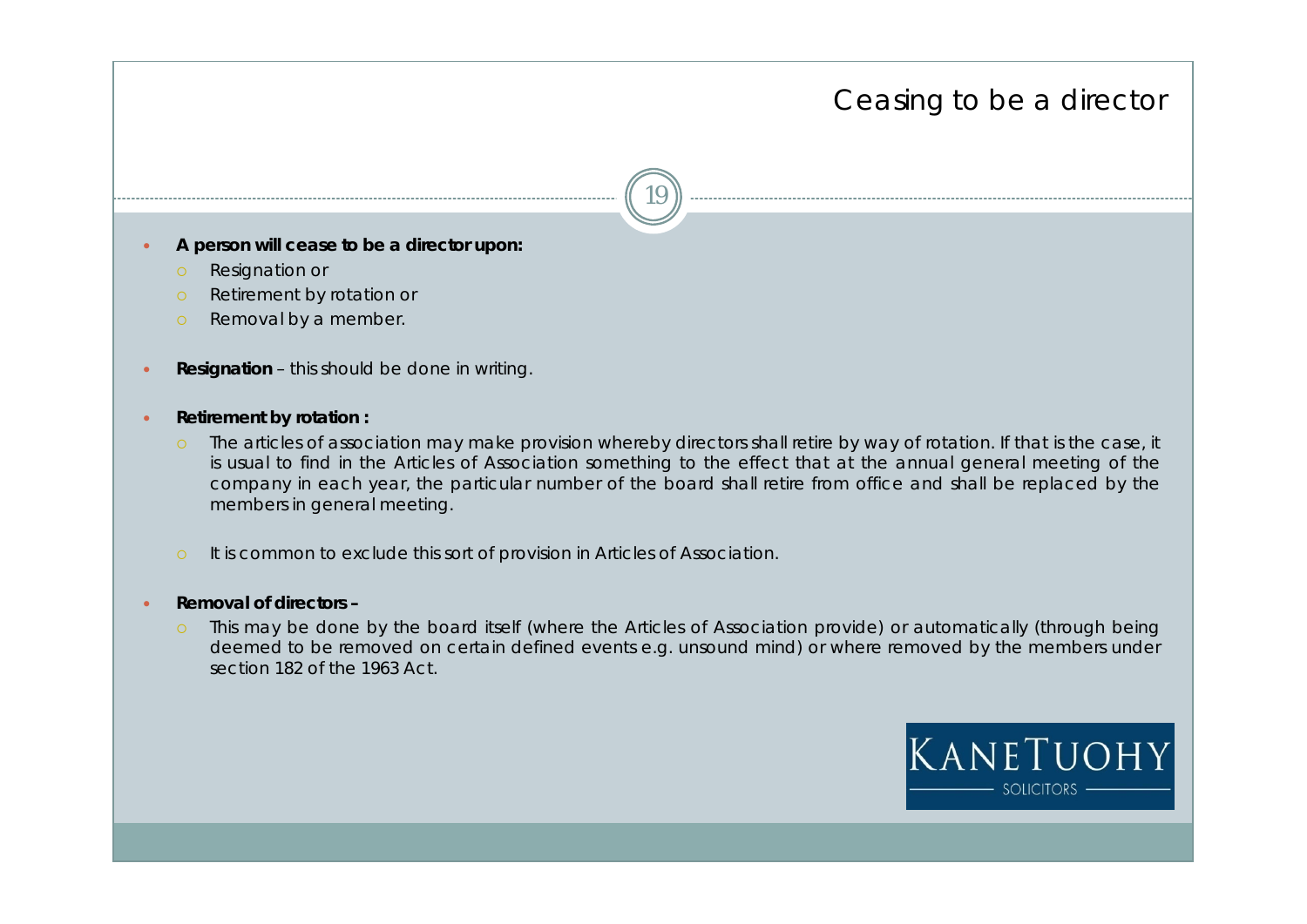## Meetings



#### $\bullet$ **Meetings:**

- Meetings of Directors There is no specific requirement as to how many meetings of directors should occur in a year or a minimum notice period.
- It is accepted that notice should be fair notice and generally communicated to each director.

#### $\bullet$ **Meetings of members:**

- $\bullet$
- Annual General Meeting.
- Extraordinary General Meeting.
- Notice of Members Meetings.
- Notice of Business.
- Quorum.
- Postponing and adjourning meetings.
- Voting at members meetings.
- Resolutions.

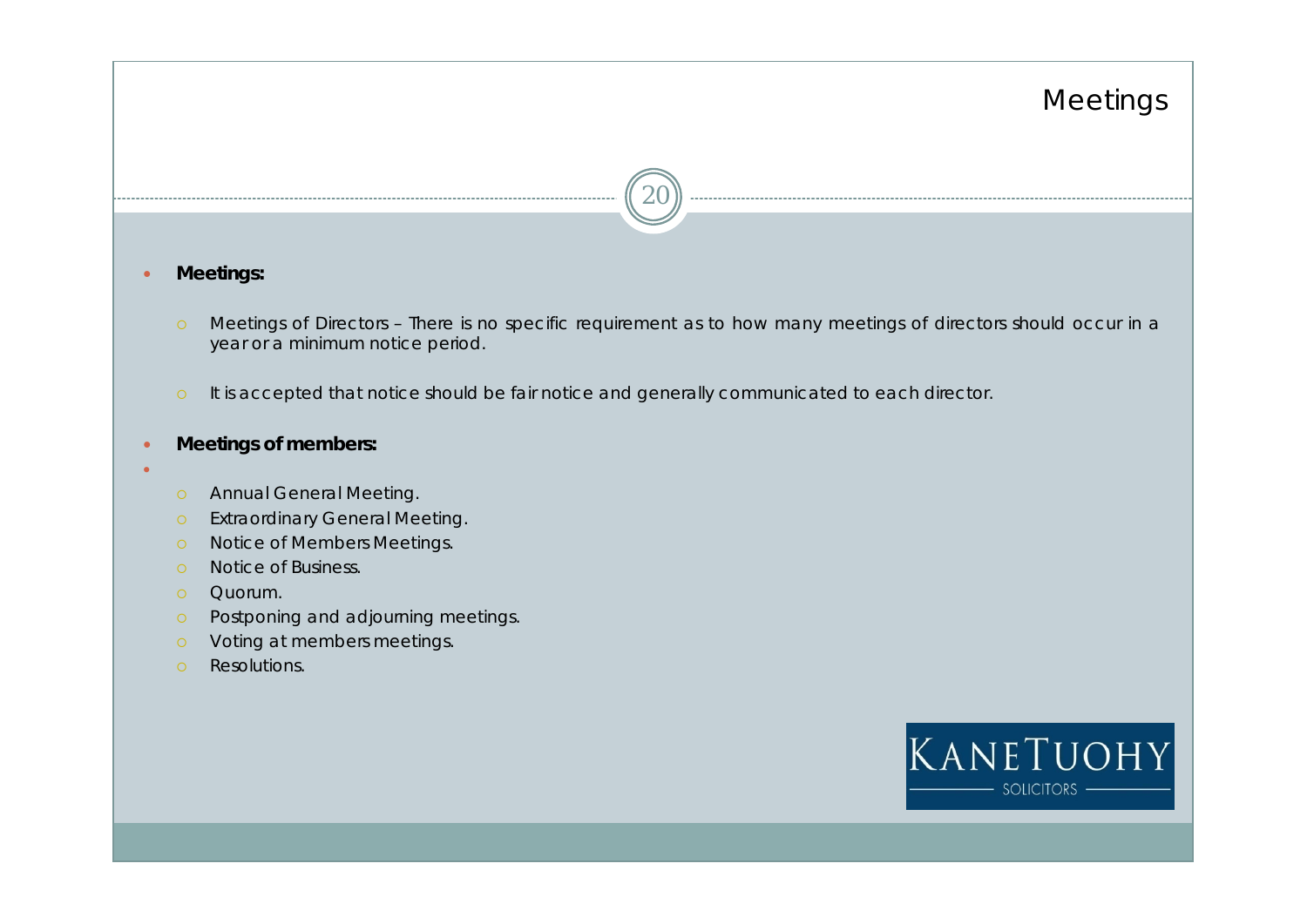### **Duties**



### **Directors Duties**

The General rule is that directors stand in a fiduciary relationship to their company and as a result of that owe duties to the company.

Recent developments have extended the directors duties to include duties towards creditors (Re Frederick Inns Limited [1994]) 1 ILRM and by statute to its employees and members.

Duties to creditors. Common law in Ireland holds that directors of a company have a duty to the companies creditors. What does this mean?

- $\bullet$ Pay debts in the ordinary course and not prefer one creditor over another.
- $\bullet$ Attend to the winding up of an insolvent company when appropriate and do not leave things too long.
- $\bullet$  Do not dispose of the assets of the company at undervalue or to others prior to liquidation, safe in the best interests of the creditors.
- $\bullet$  The phoenix syndrome – this would be the most common case of an abuse of creditors interests in Ireland today
- $\bullet$ Difficulties in proving liability for breach of duty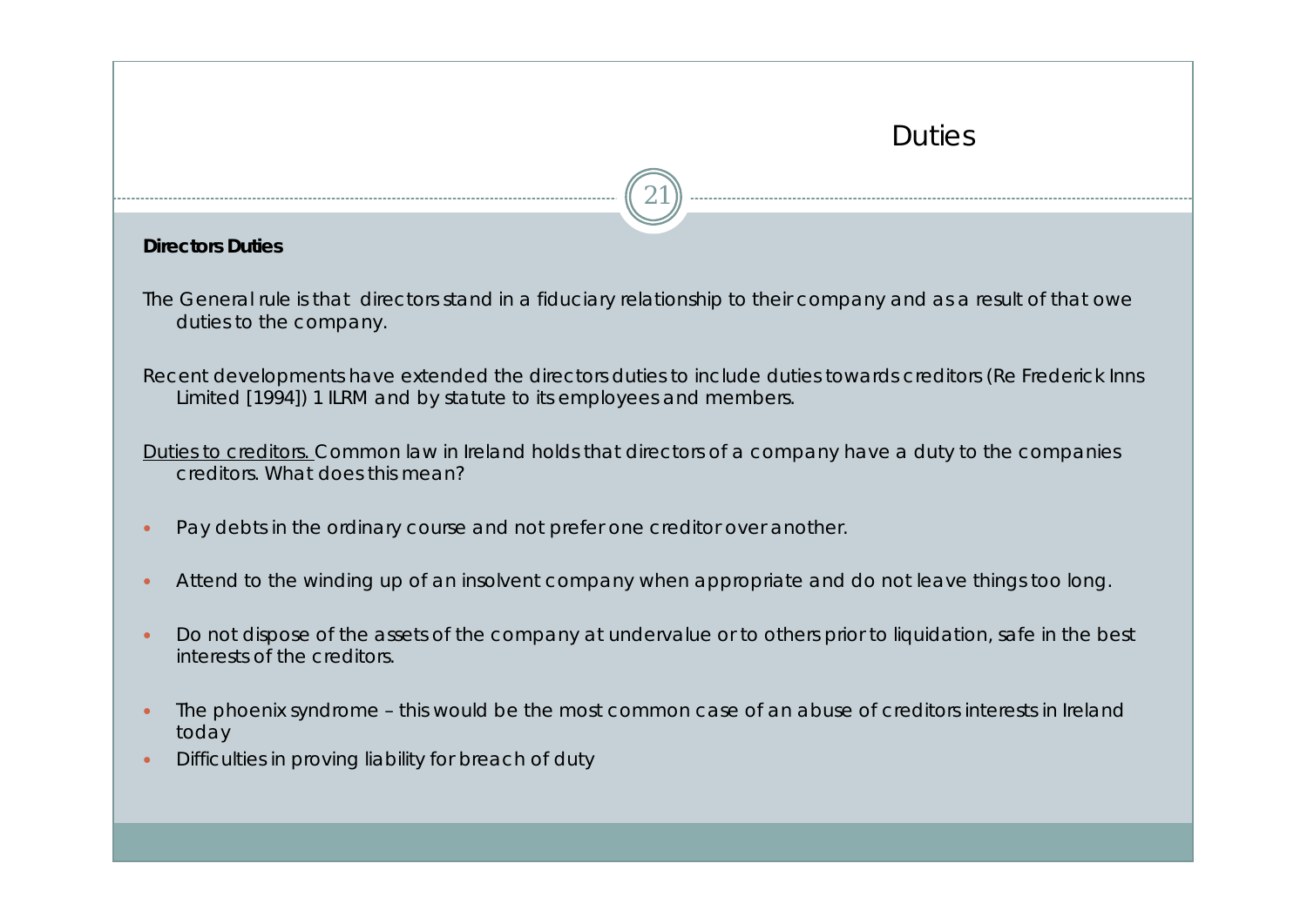### **Duties to Shareholders**

Continued developments in the Sean Fitzpatrick / Anglo Irish Bank case is anticipated to become one of the contemporary cases in Ireland dealing with duties owed by a director to shareholders. One of the key questions in any consideration of the duty to shareholders is whether there is owed a fiduciary duty, ie, one which gives rise to a relationship of trust and confidence. It has been said that the distinguishing obligation of a fiduciary is the obligation of loyalty.

22

There are conflicting views in relation to fiduciary duties owed by directors to shareholders.

Each case will rest on the facts and there is no black and white answer. The facts must determine the relationship of trust and confidence and whether there is a relationship of loyalty. The duty to shareholders should not be confused with the duty to the company.

Duties of directors are commonly considered under the context of:

Exercise of directors powers Conflicts of interestsCompetition with the company Duty of skill, care and diligence Statutory duty to keep proper books and records and prepare accounts and financial statements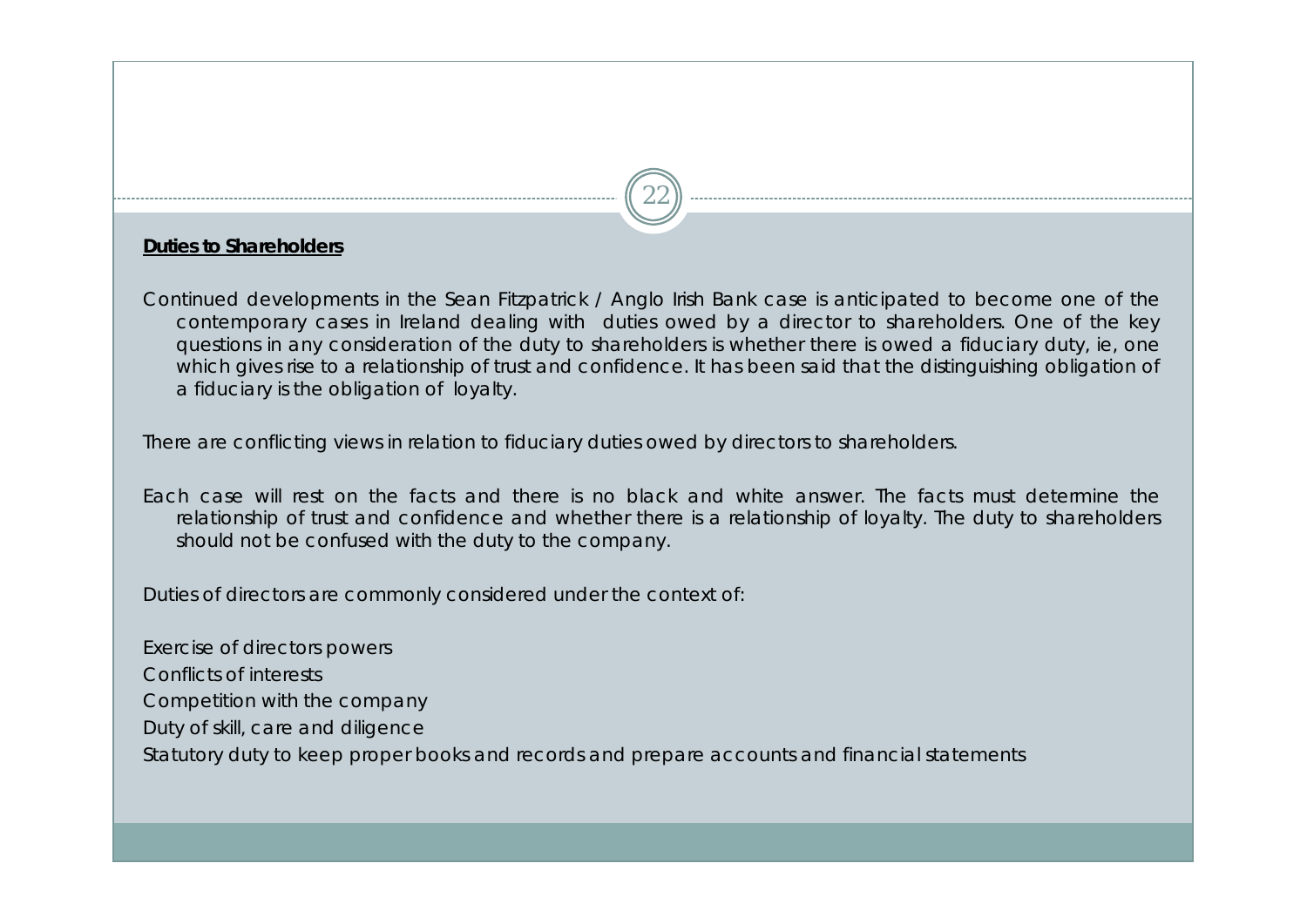Duties incorporate considerations in the interest of the company as a whole, good faith, the exercise of discretion and the fettering of discretion (i.e. agreement to act in a particular way into the future).

23

- A director cannot be considered to have gained from a fiduciary position and this particularly arises in the context of conflict of interest.
- This does not mean that a director or shareholder in a company cannot be in competition with that company. Any breach in competing circumstances does ultimately come back to the issue of conflict of interest.

In considering the fiduciary relationship between directors and the company, the directors can be said to owe duty of care skill and diligence to the company and should not act negligently or conduct the business in a manner which is reckless or unreasonable.

It is very difficult, in common law and in particularly the law of tort, to establish liability of directors to said party.

Because of difficulties in common law, the companies acts has sought to provide remedies which arise particularly when a company is insolvent. These are considered under the headings as follows;

 $\bullet$  **Reckless trading** - arises during the context of an examinership or during the course of a winding up when a liquidator or examiner must consider whether proceedings for reckless trading can be taken against directors.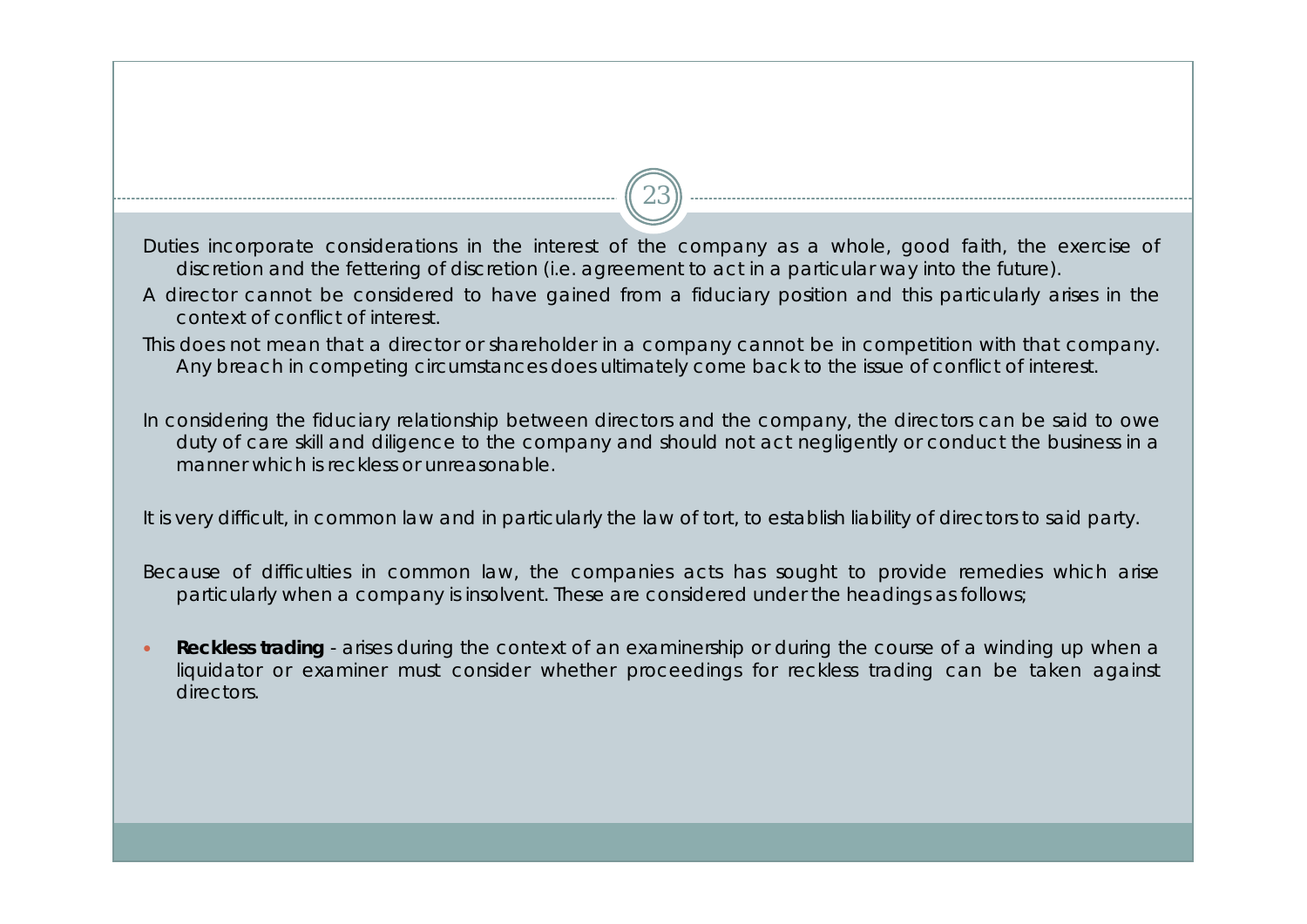The insolvency practitioner must show that the directors were knowingly reckless and, the liquidator or insolvency practitioner may bring proceedings to have the director declared personally liable.

24

Section 297A(2) is a deeming clause which provides that where a person ought to have known that his actions would have caused loss to the creditors of the company or was a party to contracting of a debt that he knew the company could honestly not pay the action should be deemed to be reckless.

- $\bullet$  There are many practical difficulties in pursuing directors for reckless conduct for reckless trading and in the history of the Irish state there are very few cases which have been successful.
- **Criminal Fraudulent trading**  Section 297 provides that if any person is knowingly a party to the carrying on of the business of a company with intent to defraud creditors of the company that person shall be guilty of an offence.

**Civil Fraudulent trading** – this is similar to reckless trading and the requirements are almost identical save that there must be an intention to commit fraud and to defraud the creditors. It is difficult to prove fraudulent trading in the Irish context. Personal liability may be imposed where fraudulent trading is established.

What if a company is not being wound up?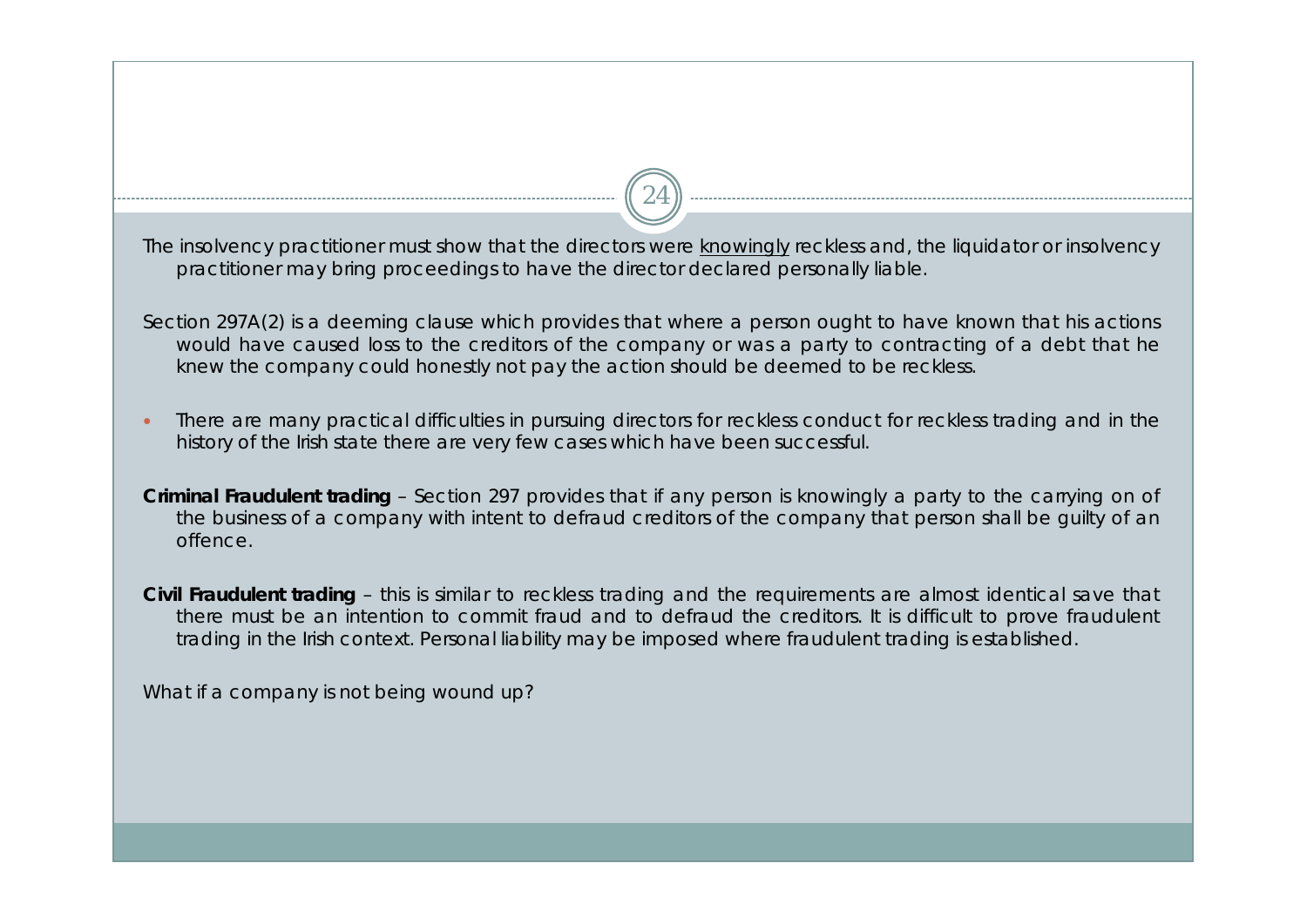### Contracts for Work

**Misfeasance** personal liability may be imposed under section 298 of the 1963 Act for the mis-application or retention of money by directors however again this should arise on the course of a winding up only.

There are practical difficulties in many windings up where there are insufficient funds to pursue these remedies.

25

### **Contracts for Work**

Typically, the company and its directors, when engaging in contracts work should think practically. It is unlikely that a company or its directors will be considered to have acted recklessly where contracts for work are reduced to writing and a few basic checks are undertaken.

### **Practical tips**

- $\bullet$ Enter into a written contract. Written contract should include-
- $\bullet$ Scope of the work
- $\bullet$ The fees – how much and when are they due to be paid. VAT inclusive?
- $\bullet$ Conditions for entering into the works
- $\bullet$  Is there an intended limitation on liability of the company for the work it has done e.g. is liability to be limited to professional indemnity insurance levels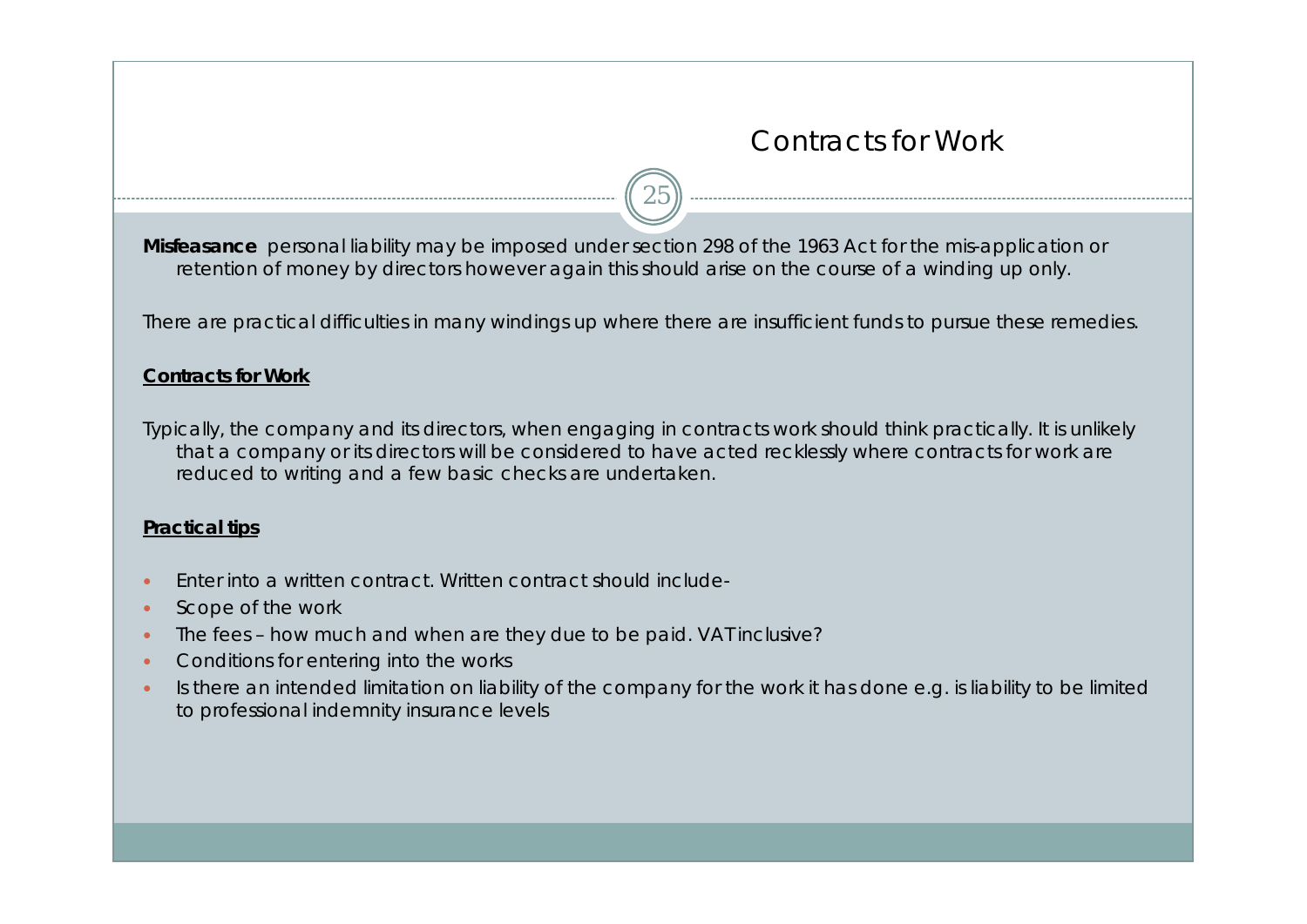### Insurance

- $\bullet$ Does it contain an indemnity and if so should this be taken out
- $\bullet$ What are the conditions for any additional works to be carried out
- $\bullet$  Is there any security registered in the company registration office over the company. Usually by a bank or other creditor.

26

- $\bullet$  What is the known ability of the company to pay? Should you consider personal guarantees from the employer in the contract for works or some other form of security such as a bond or letter of credit from a bank?
- $\bullet$  Is the person signing the letter of engagement/ contract duly authorised to do so? In this context who is that person?
- $\bullet$ How is the company or entity that your contracting with supposed to sign e.g. by common seal? No.

**Responsibilities relating to an office** – see below regarding employment where the principal duties arise. Other requirements relating to offices chiefly lie in companies being tenants and what the Lease might say in relation to the obligations under their Leases.

**Insurance –** there is no requirement in company law that the company retains a minimum level of employer liability insurance, public liability insurance or professional indemnity insurance. Typically, however, when contracting with other parties, those parties require minimum levels of such insurance.

It is prudent to retain a minimum level of such insurance and indeed in relation to professional indemnity insurance it is often a requirement of most professions that they have such insurance at a minimum level to be able to practise.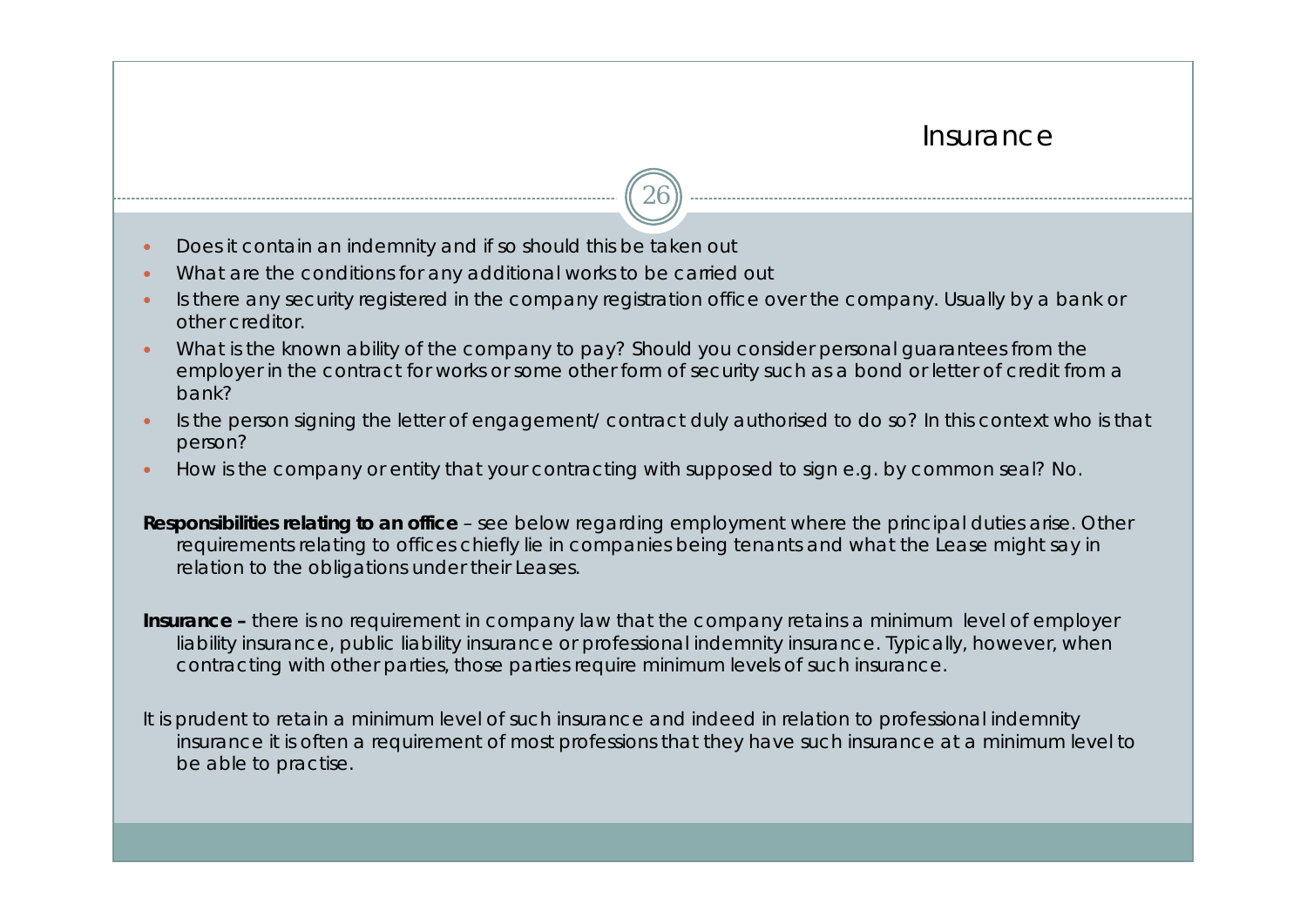In relation to insurance generally, but in particular to professional indemnity insurance, the following practical tips might be considered when considering insurance proposals for your business:

- $\bullet$  Risk management – what risk management strategy can you self impose and demonstrate to insurers you have in order to show that you have a culture of risk management.
- $\bullet$ Insure that your proposal form is not late.
- $\bullet$ Make sure that the proposal form is not incomplete.
- $\bullet$ Notify any claim to insurers early.
- $\bullet$ Sell yourself. This is an important point that underwriters take note of but people tend to forget.
- $\bullet$  Be positive in telling insurers why, in your proposal, that they should insure you at best rates and in particular highlight, where you have previously notified a claim, what you have done to be able to minimise risk of some error arising again in the future. Don't assume that the insurer will know this.